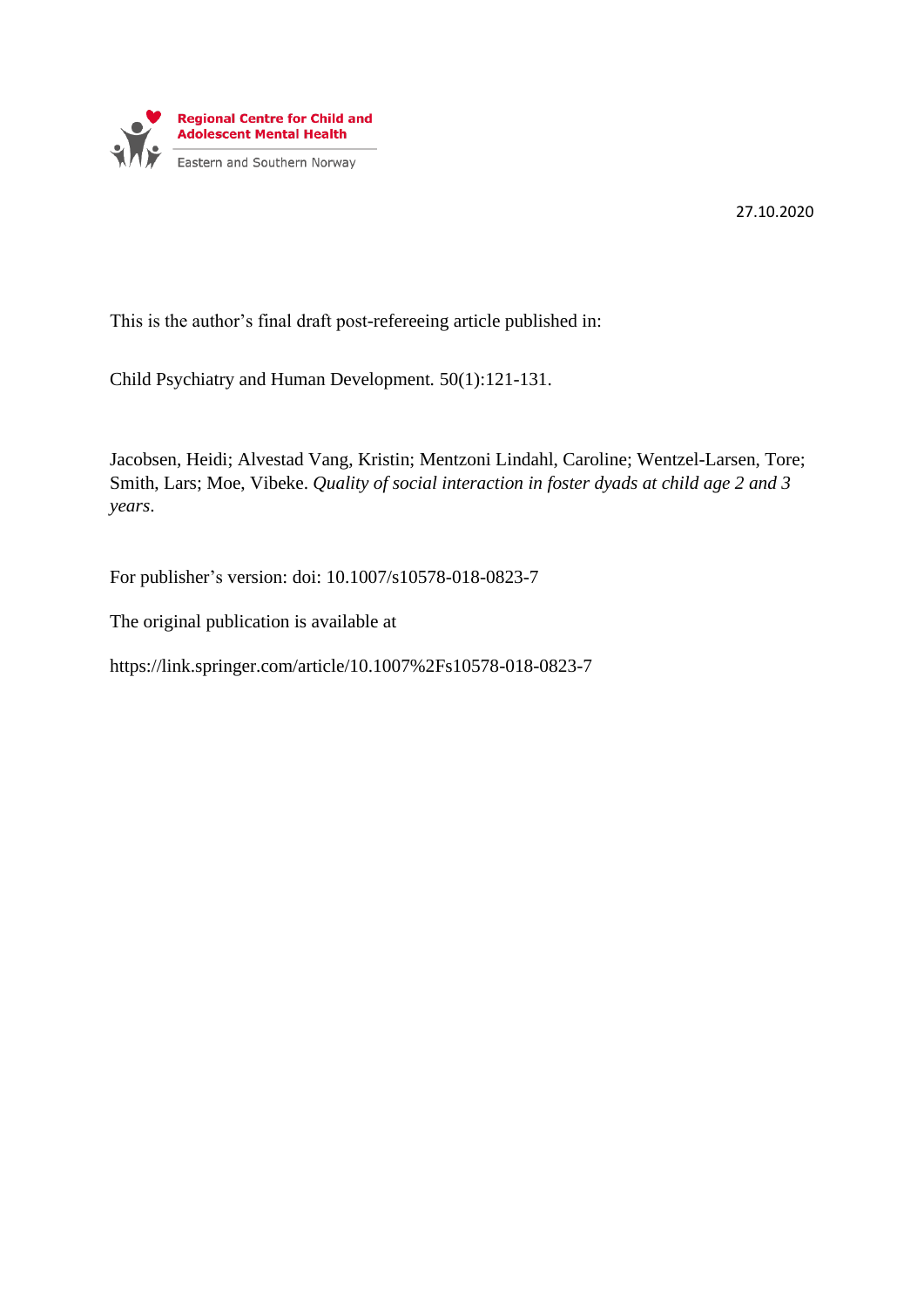Title: Quality of social interaction in foster dyads at child age 2 and 3 years

Author order:

Heidi Jacobsen<sup>1</sup>

Kristin Alvestad Vang<sup>2</sup>

Karoline Mentzoni Lindahl<sup>2</sup>

Tore Wentzel-Larsen<sup>1, 3</sup>

Lars Smith<sup>2</sup>

Vibeke Moe2, 1

<sup>1</sup> Centre for Child and Adolescent Mental Health, Eastern and Southern Norway, Oslo, Norway

<sup>2</sup> Department of Psychology, University of Oslo, Oslo, Norway

<sup>3</sup> Norwegian Centre for Violence and Traumatic Stress Studies, Oslo, Norway

Running Head: Quality of social interaction in foster dyads

Corresponding author:

Heidi Jacobsen

E-mail: [heidi.jacobsen@r-bup.no](mailto:heidi.jacobsen@r-bup.no)

Phone: +47 95233003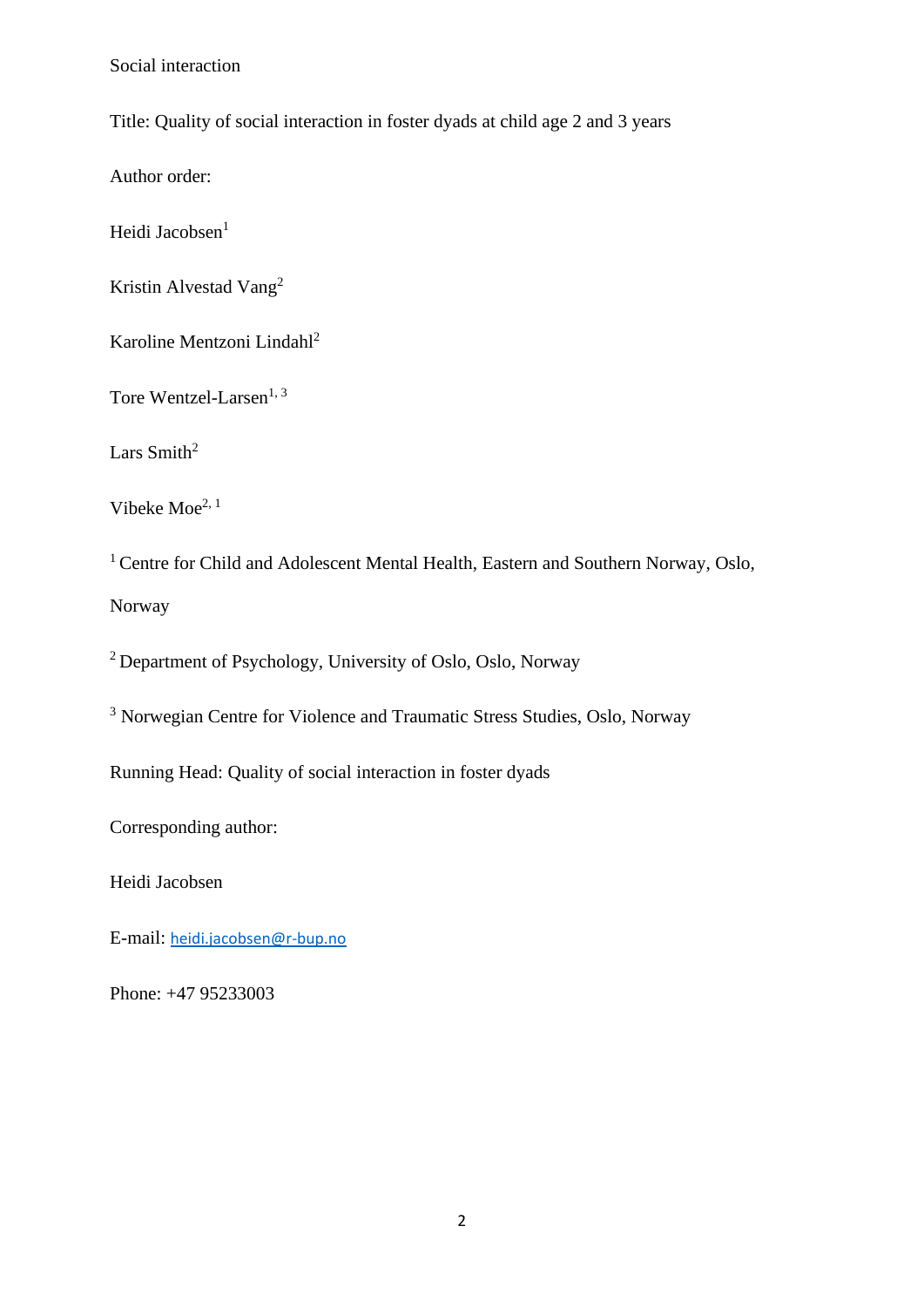# **Abstract**

The main aim of this study was to investigate the quality of social interaction between 60 foster parents and their foster children compared to a group of 55 non-foster families at 2 (T1) and again at 3 (T2) years of age. Video observations were used to investigate child–parent interaction at both time-points. "This is My Baby" interview was administered to investigate foster parents' commitment at T1. The main results revealed significant group differences at T1 on all child–parent social interaction measures, although not at T2. Further, a significant group by time interaction was identified for parental sensitivity, revealing a positive development over time in the foster group. Finally, a significant positive relation was found between commitment at T1 and parental sensitivity. The results convey an optimistic view of the possibilities for foster dyads to develop positive patterns of social interaction over time.

Keywords: foster care; child–parent interaction; sensitivity; commitment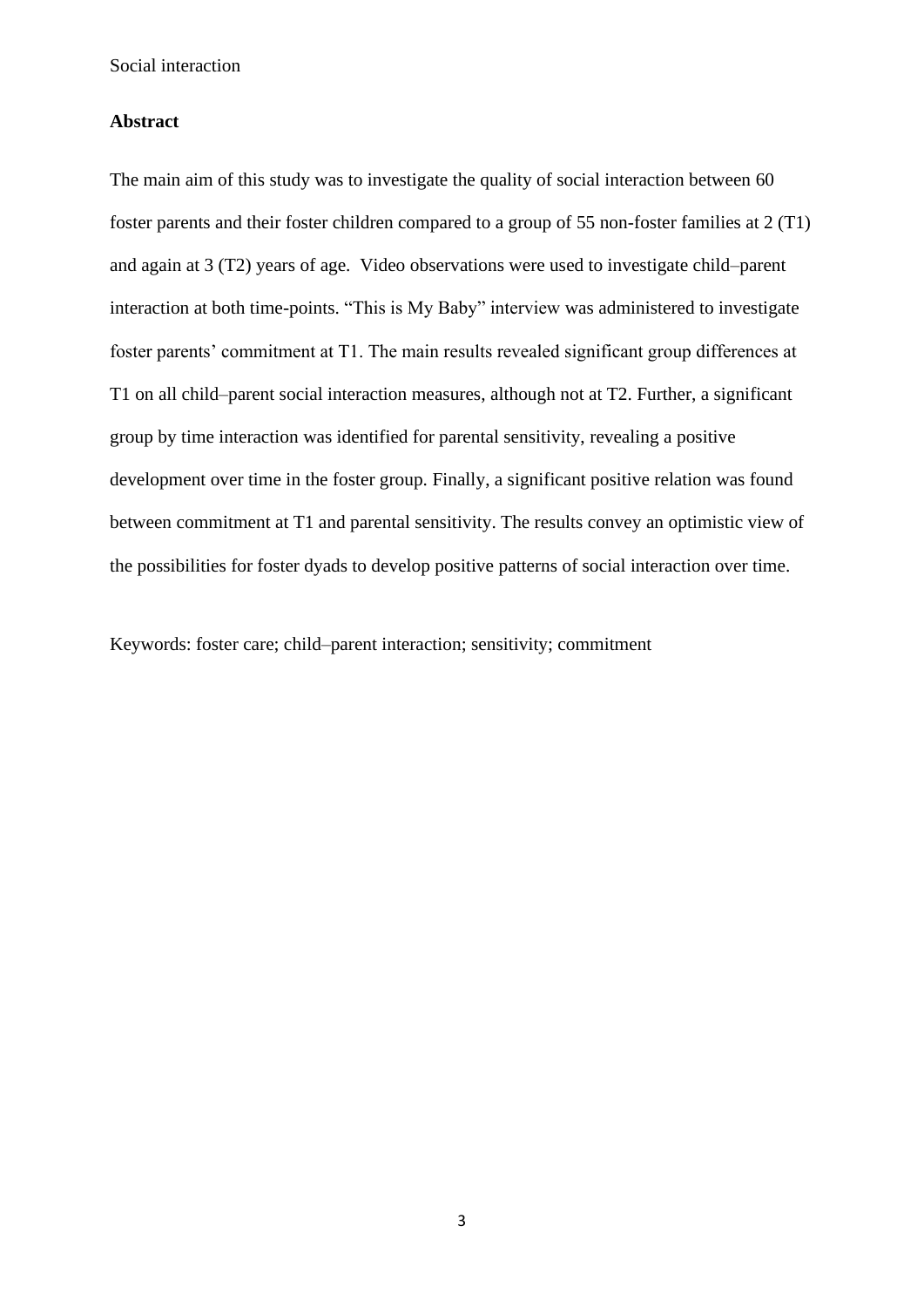# **Introduction**

Children in the welfare system, including foster children, often have a history of maltreatment and change of caregivers and thus may be considered at high-risk for aberrant development [1, 2]. Extant research has shown that foster children may be at risk for delayed physical development and mental health problems, as compared to children living with their biological parents [3-6]. Due to their often problematic background, and in order to prevent possible developmental difficulties, it is of great importance to provide foster children with sensitive and committed caregivers who can render a fully adequate caregiving environment [7, 8]. The quality of infant attachment has been linked to the caregiver's sensitivity [9], and placing children at an early age in foster care has been shown to increase the possibility for developing secure attachment to the new parents [10, 11]. Whether similar improvements are possible over time also when assessing dyadic caregiver-child interaction, has been given less attention. Because foster care is a frequently used option in many countries when children need new caregivers, it is important to investigate foster parents' sensitivity, foster children's emotional functioning in child-parent social interaction over time, as well as foster parents' commitment to their foster children.

Parental sensitivity, which is a main concept in parent-child interaction, has been defined as the caregiver's ability to identify and respond to the child's signals in an adequate way [12, 13]. Mary Ainsworth was one of the first authors to define the concept of sensitivity. She conceived sensitivity as a mother's ability to perceive and accurately interpret the child's signals and communicative behavior, and then to respond to these signals quickly and adequately [12]. Ainsworth and her collaborators took into consideration how a mother responds to her child's signals when the child is distressed, in addition to social signals in feeding, play and other daily experiences in interacting with the child. In this way, the caregiver provides the child with supportive sensitive emotional regulation, both during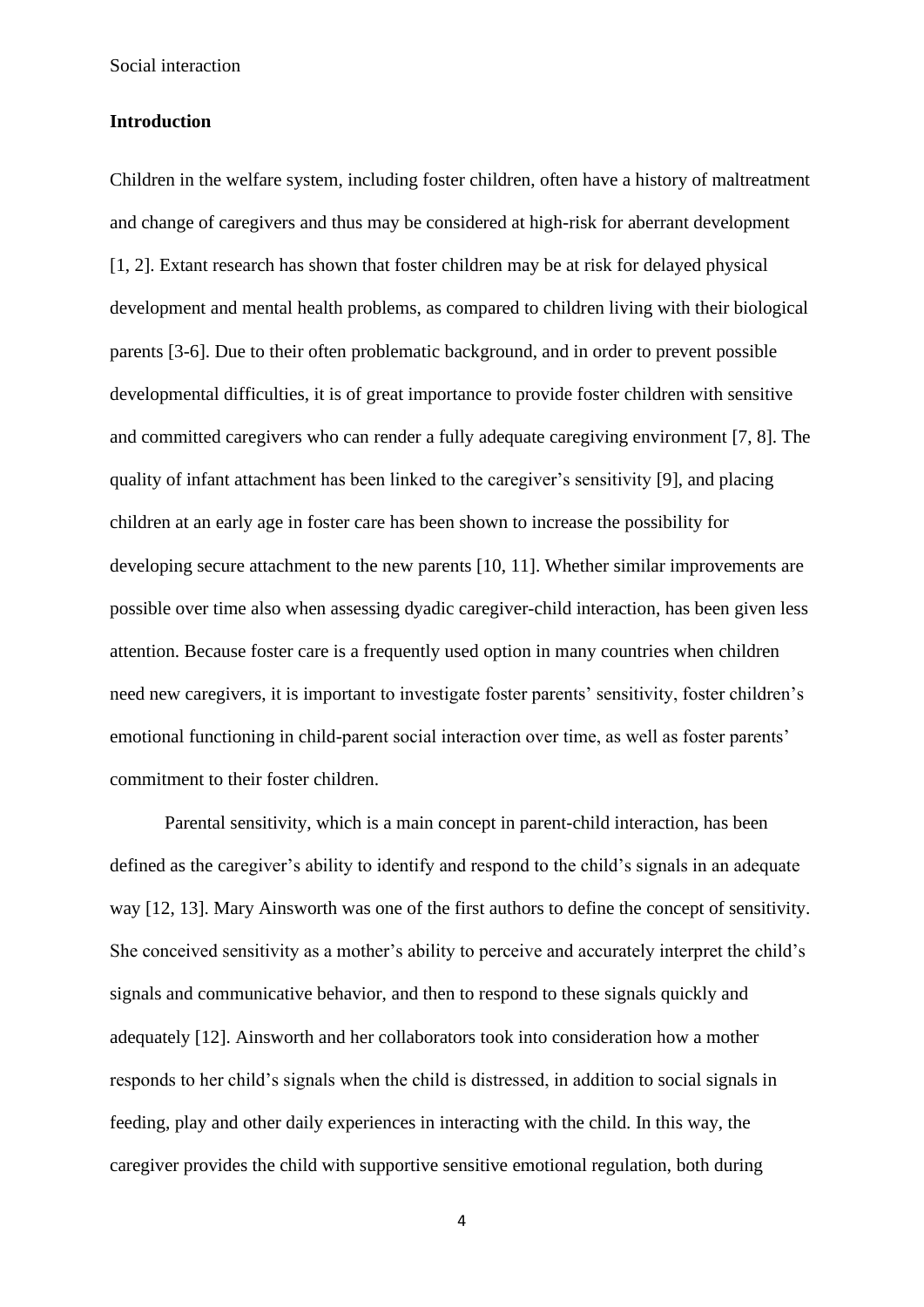distress and joy, subsequently helping the child to master such regulation on its own in a stepwise manner [13-15].

An early developmental challenge to the infant is how to signal its needs to the caregiver(s). If the caregiver responds sensitively and adequately, the social world may become a predictable place where the infant's needs are met. This adaptation proceeds in the reciprocal co-regulation that takes place in the daily interactions between caregiver and infant [16, 17]. Infants are completely dependent on sensitive caregivers who attend to their physiological and emotional needs [18, 19]; hence, young children's ability to master their inner feelings, especially in infancy and early childhood, is dependent to a large degree on the caregiver's sensitive care [20].

In foster care, sensitive parenting may be a challenge because the foster child often has experienced insensitive care prior to placement. Thus, foster parents may have difficulties identifying the children's signals, which are often inappropriate due to their early adverse social experiences [21]. In addition, such children often are genetically vulnerable or may have experienced toxic prenatal factors detrimental to development [22]. Foster children are also more prone to somatic illness [5], thus making it more challenging for foster parents to provide sensitive care.

In addition to the need for stability of care and committed caregivers, Bernard, Meade and Dozier [23] described the need for parental nurturance and synchrony as two different dimensions in parental sensitivity. The foster parent's ability to meet these needs, especially nurturance [24], is seen as essential for promoting positive child development. This ability may have a *therapeutic* function for the child and enable the caregivers to behave as "therapeutic" parents [24]. Nurturing care implies meeting the child's needs in distress situations when the individual signals a need to be soothed when experiencing unpleasant feelings, such as being sad or hurt. Synchronous care can be defined as following the child's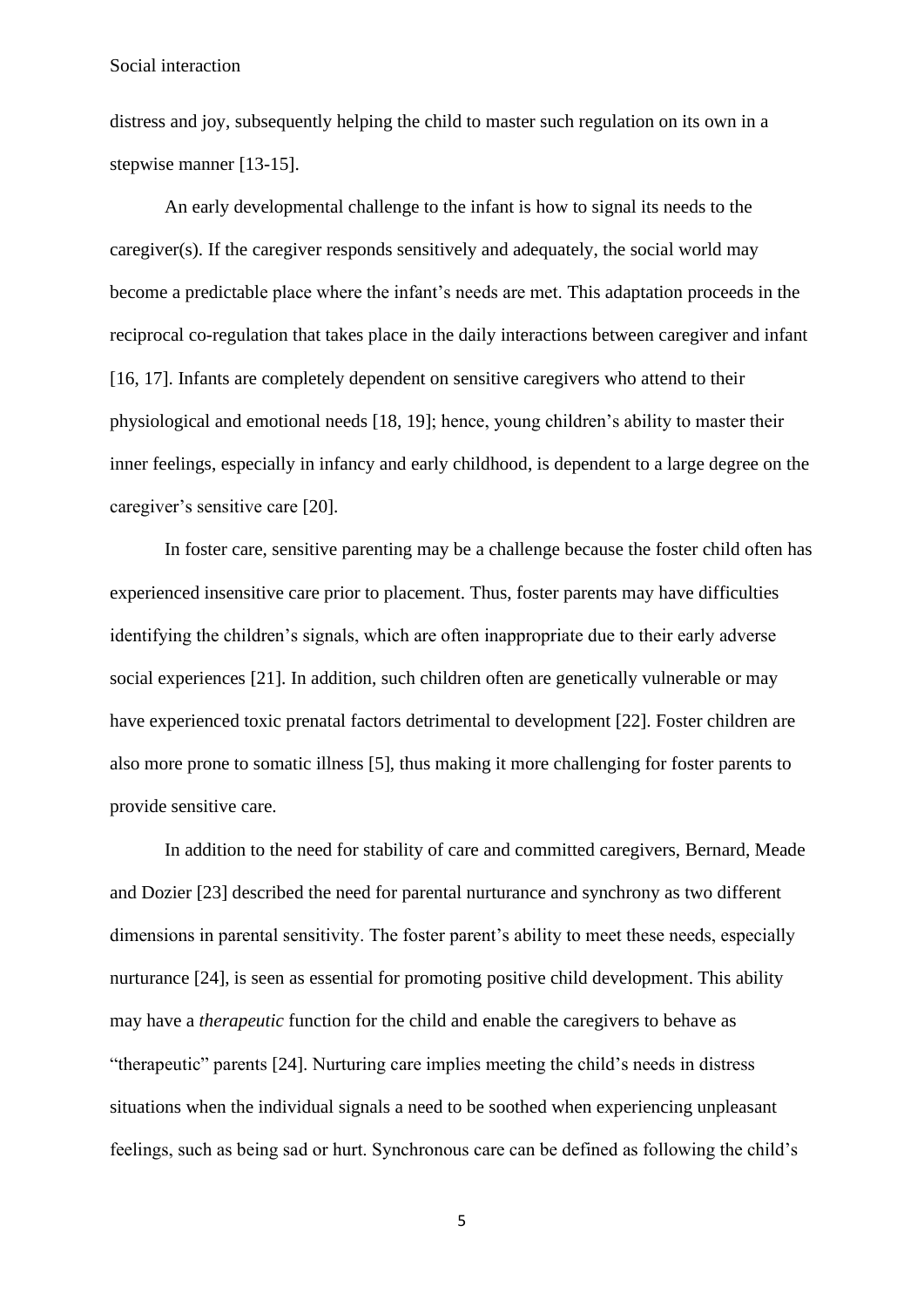lead in interactions and helping the child to maintain its perspectives and goals [23, 25]. Although describing synchronicity as an important part of parental care, such a definition includes the child as an active partner in a dual relationship, as outlined in the paper of Harrist and collaborators [26]. The relationship dimension has also been pinpointed by Leclere, Viaux, Avril, Achard, Chetouani, Missonnieret al [27]. Synchronous care helps to meet the child's needs in non-distress situations, such as during exploration and play. Bernard, Meade and Dozier [23] state that synchronicity seems to have a strong influence on the child's regulatory capacities, whereas nurturance appears to have more of an effect on the development of a secure attachment relationship towards the caregiver. This definition of nurturance is similar to what Bowlby called the need for a secure base when the child is exposed to danger and stress [28]. The child's needs of parental nurturance and synchronicity are based on the theoretical and empirical principle that the caregiver co-regulates the child's emotions in order to help it to become more self-regulated [13, 14].

The child's emotions, positive or negative, should therefore be considered when investigating the parent-child relationship over time. To the authors' best knowledge there is a scarcity of information about how child positive and negative mood or affect towards their foster parents develop over time. However, neglecting care may lead to challenges in children's emotion regulation, such as externalizing behavior [7, 29]. As foster children evince a higher prevalence of behavior problems [6, 30], it may be assumed that foster children also might show less positive and more negative mood toward their new caregivers and concomitant difficulties in emotion regulation. Problem behavior, characterized by less positive mood or affect in the relationship to caregivers and others, has been found to be associated with placement breakdown [2]. Thus, enhancing positive mood might be beneficial for the foster child–foster parent relationship. Supporting social interaction in foster dyads has also been advocated by Dubois-Comtois, Bernier, Tarabulsy, Cyr, St-Laurent, Lanctôtet al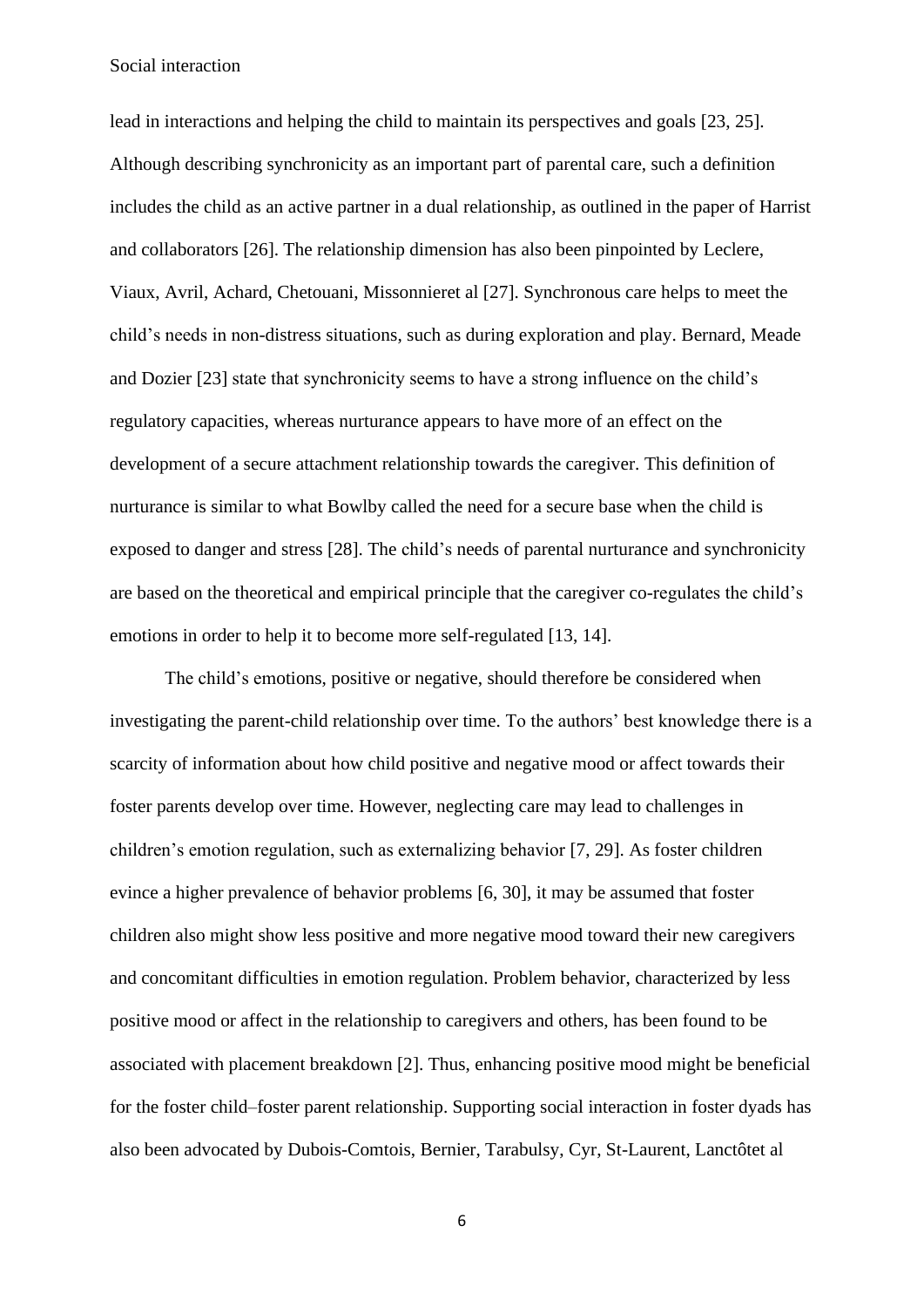[31]. These authors concluded that high quality interaction, enhancing emotional expression, responsivity/sensitivity, tension, and mood, was important for the foster child's functioning. When caregivers were supportive and the interactions harmonious and pleasant, the foster child was better socially adjusted.

The other necessity emphasized by Dozier, Zeanah and Bernard [13] is the need for a stable placement, where the foster parents are emotionally highly *committed* towards the child. Becoming committed to an unknown child who often has a history of maltreatment can be a challenge for many foster parents. Becoming committed implies that the foster parent signals that the relationship is meant to last over time, and that they show evidence for wanting to care for this particular child [32]. Commitment may be understood as the caregiver's wish to be a parent for the child forever; such commitment answers the biological need of the child to survive. Foster care is not always meant to represent a long-lasting relationship between the child and his/her new caregiver(s) and may therefore represent a challenge for many foster parents. In this vein, Bernard and Dozier [33] reported that foster parents' commitment predicted the degree of delight they showed towards their foster children, implying that highly committed caregivers tend to show more delight in the relationship than do less committed ones [33]. Delight has also been described to play an essential role in the child–parent attachment relationship. As described by Powell, Cooper, Hoffman and Marvin [17], reciprocal sharing of affect when looking into a parent' face and eyes while showing happiness, is a way of knowing that emotion expressions can be shared.

As to commitment, commitment and parental sensitivity have been described as two different parts of parental care, but as far as we know, the relation between these two concepts has not previously been investigated. Although commitment is not necessarily part of sensitive caregiving, delight elicits a reciprocal positive affect in the child. In the three boxes procedure used in the present study, positive regard was specified as parental positive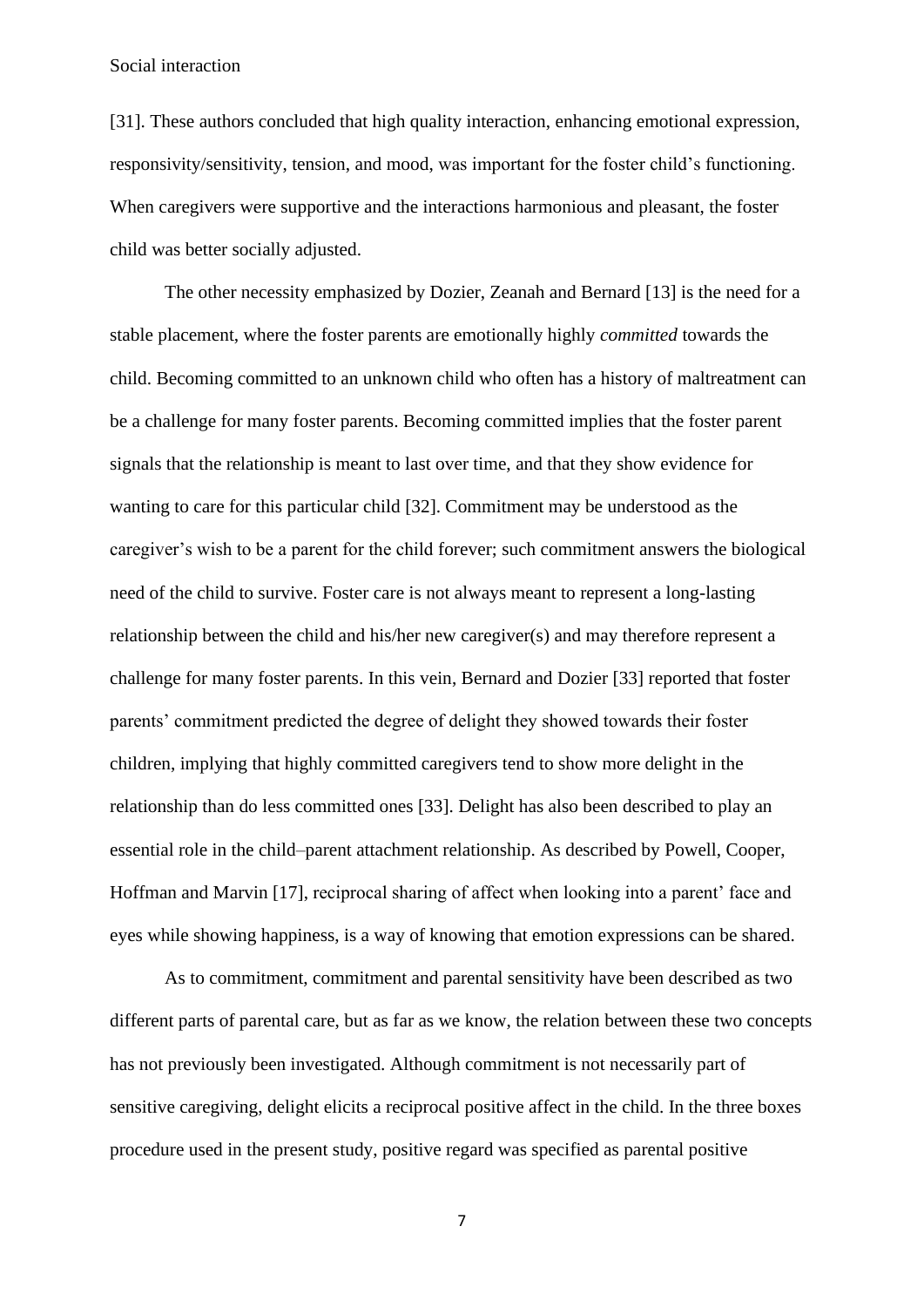expression and attitude towards the child [34]. It may be equivalent to delight, as previously described in a study by Caron, Bernard and Dozier [35], and therefore part of parental sensitivity in our study. In the study by Caron and collaborators the Attachment and Biobehavioral Catch-Up intervention was used to increase parental nurturance and synchronicity.

As many foster children are placed in long-term foster care and thus meant to stay in their new family for a longer time, there is a need to understand the dynamics of social interaction between the foster parent and the child. In line with a transactional model of development [36], emphasizing the contributions of the caregiver (e.g. caregiver sensitivity) and the child (e.g. child positive and negative mood), in addition to foster parental commitment, it is important to throw more light on the development of dyadic social interaction over time.

## *The present study*

The main aim of this study was to investigate the quality of social interaction between foster parents and their early placed foster children when the children were seen at age 2 (T1) and again at age 3 years (T2), as compared to a group of low-risk non-foster families. A second aim was to investigate the possible association between foster parents' commitment and parental sensitivity.

The following hypotheses were investigated:

1. Over all, the quality of social interaction (parental sensitivity, child positive and negative mood, and parent–child relationship) will be lower in the foster group as compared with the non-foster group at the ages of 2 and 3 years.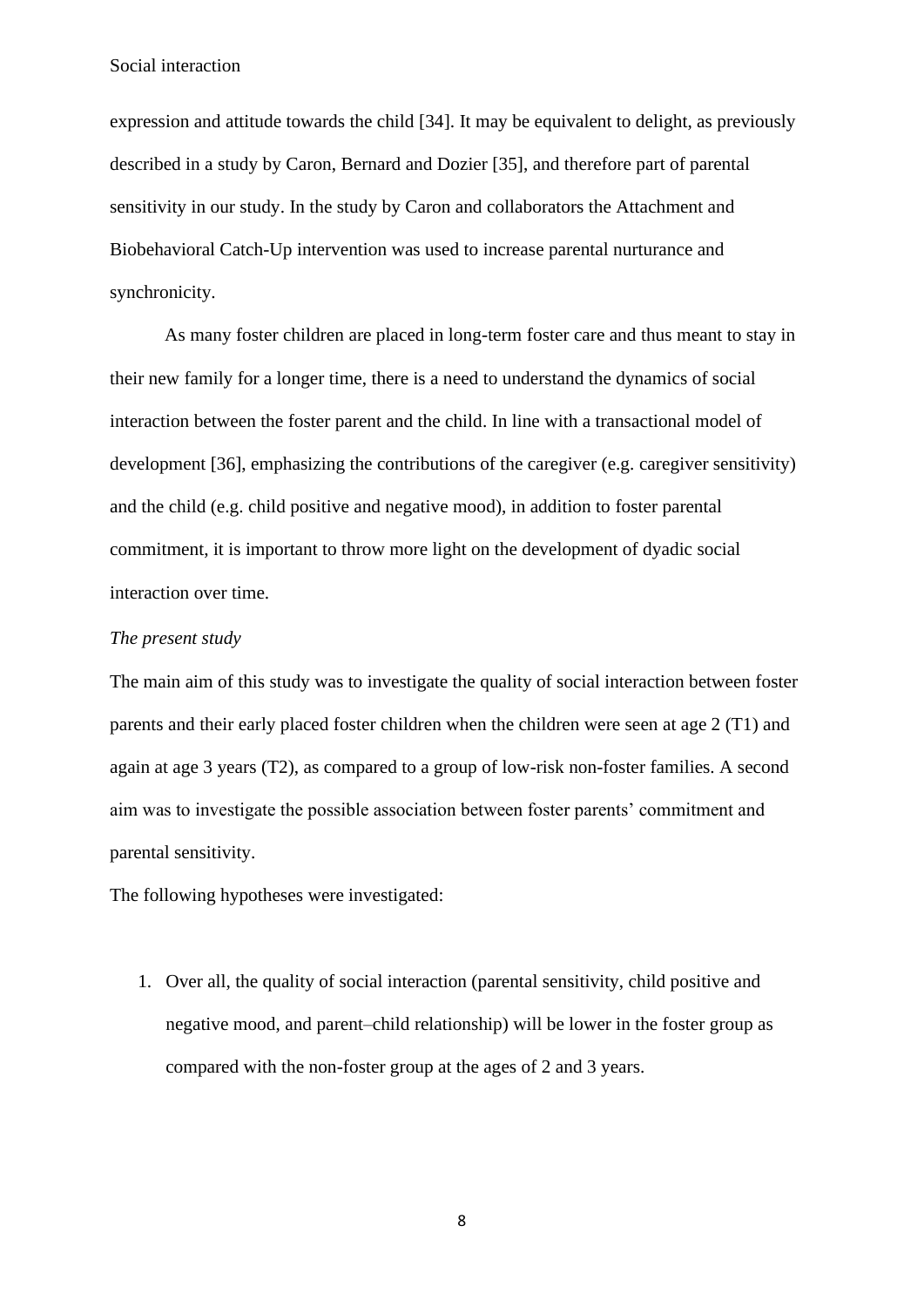- 2. Over time, the quality of social interaction will increase in the foster group, which will evidence a catch-up with the non-foster group, although perhaps not completely.
- 3. Highly committed foster parents at child age 2 years will be more sensitive in their relationship with their foster children during follow-up than foster parents who are less committed.

# **Method**

# *Participants*

The present sample is part of an ongoing longitudinal study consisting of two groups of children and their caregivers: one foster care group and one non-foster comparison group and includes data from two time-points. Our goal was to include young foster children and to investigate their development in different areas of functioning over time. We aimed to include the children as young as possible based on statistics of Norwegian foster children. Further, the children should have stayed in the present foster home for at least two months. This decision was based on previous research on foster children's ability to establish an attachment relationship with their new caregivers [37, 38]. Moreover, the foster children had to be in long-term foster care to be included in the study. The number of children was somewhat higher at T1 in both groups; the foster group included 60 children (24 girls), and the nonfoster group 42 children (21 girls). At T2, there were 56 (21 girls) and 40 (21 girls) children in the two groups, respectively. Due to technical problems with the video-observations, 55 (20 girls) foster children were included in the main analyses. The mean age of the children in the foster group at T1 was 23.3 months (*SD* 0.61), ranging from 22 to 25 months, and at T2, 35.2 months (*SD* 0.41), ranging from 34 to 36 months. The mean age of the children in the nonfoster group was 23.2 (*SD* 0.5) ranging from 22 to 24 months and at T2 35.2 (*SD* 0.4) ranging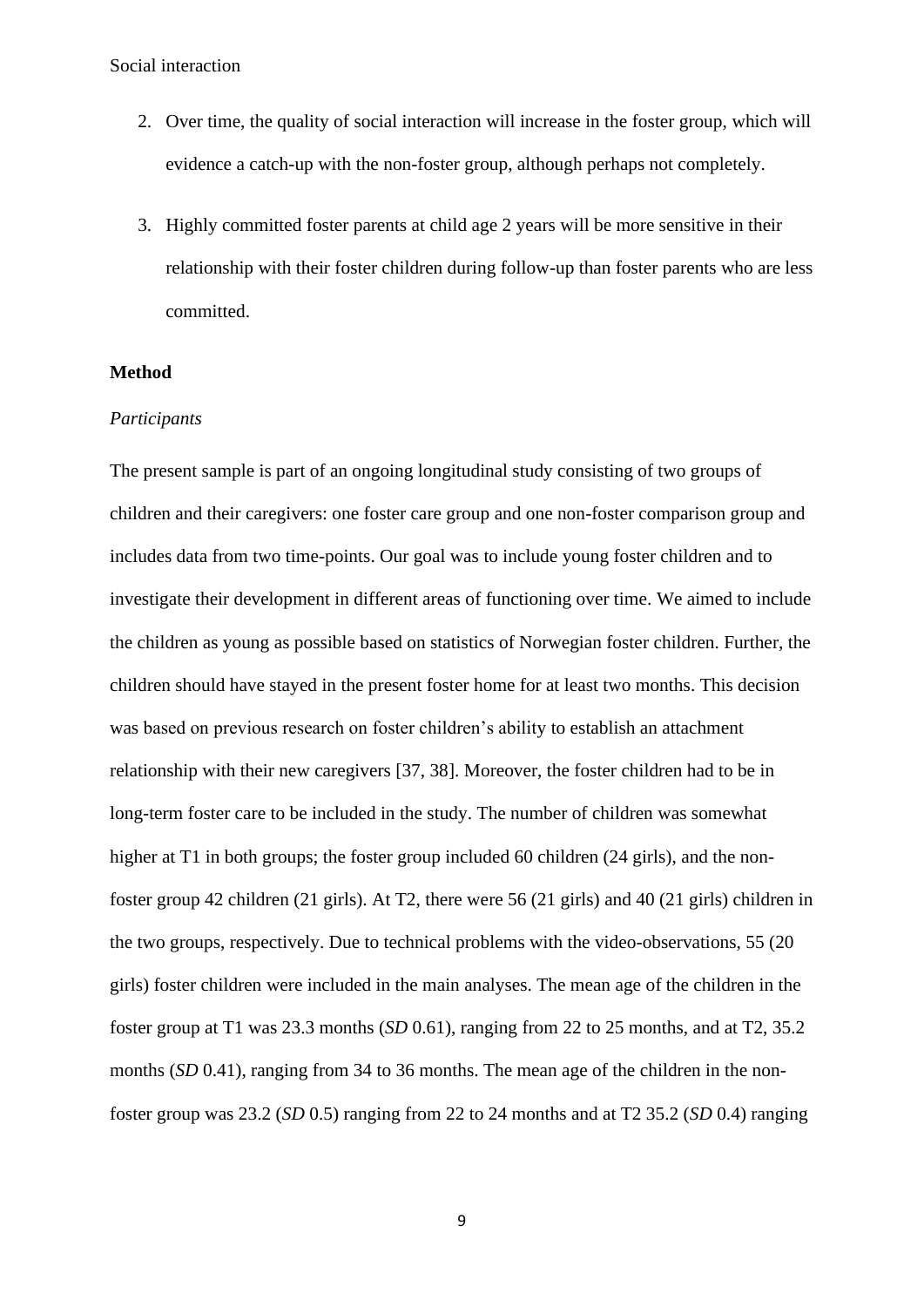from 35 to 36 months. Most children in both groups were of Norwegian ethnicity; 46 (76.7%) and 39 (92.9%), respectively.

One of the parents was chosen as the primary participant based on information on whom the child usually turned to when having attachment needs (e.g. was frightened). In both groups the main participants, who were the ones who took part in the observed interactions, were primarily females (foster group 55 females, non-foster group 39 females). The caregivers in both groups were typically married; 48 (80.0%) in the foster group, and 26 (66.7%) in the non-foster group. At T1 101 (99.0%) of the families were two-parent households. Most of the main participants in both groups had a high level of education  $(n=67,$ 66.3%), which means that they had two years or more of full-time education in addition to secondary school. However, a significant group difference in education was identified  $\chi^2(2)$  = 14.5, *p* <.001: about half of the foster parents had high education, 31 (51.6%), whereas the number of caregivers in the non-foster group with low education was 36 (87.8%). The main participants in the foster group were significantly older than those in the non-foster group (37.7 vs. 33.7 years)  $t(98) = 4.04$ ,  $p < .001$ ,  $diff = 4.03$ , 95% CI [2.05, 6.02], and the foster families in had significantly more children (2.5 vs. 2.0) living in the household at T1  $t(98) =$ 2.02, *p* = .046, *diff* = .48, 95% CI [.01, .94].

Based on the foster mothers' reply, among the foster families (*n*=59) only eight families (13.6%) had previous experience with fostering children. Twenty-one (35.0%) of the foster families had no children of their own, 15 (25.0%) had one child and 24 (40.0%) had two children or more. Further, 52 (88.1%) of the main participants in the foster group reported to have participated in the Pride training program [39] before they became foster parents. Pride is a 10-session program developed to prepare prospective foster parents for the role as foster parents and to be able to reflect on their own contributions in the foster parent–foster child relationship and the various needs of a foster child. As regards supervision as foster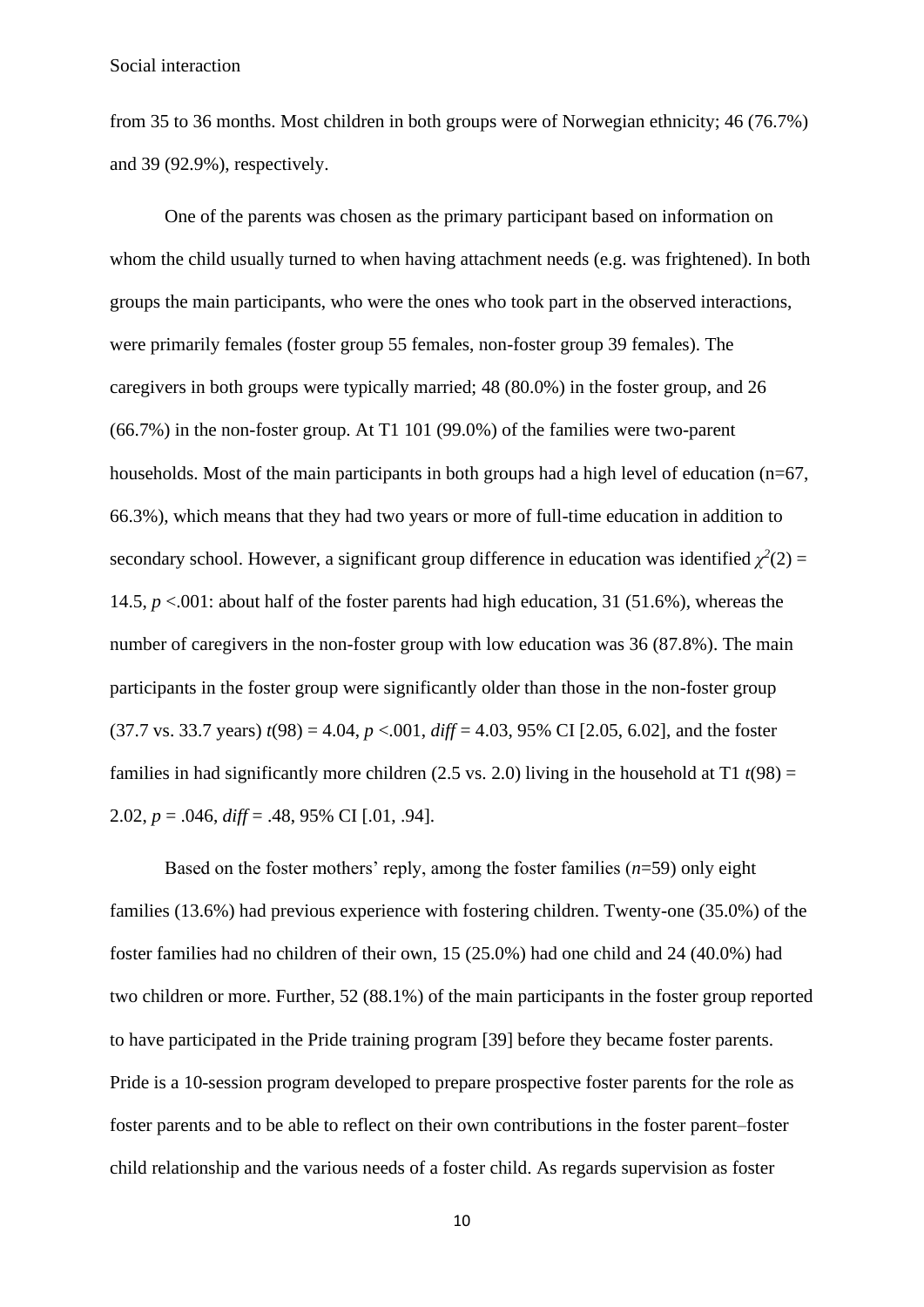parents, 14 (24.1%) of the main participants had not received any kind of guidance before the first data collection (T1).

As shown in Table 1, the foster children were placed in their first foster home, as well as in their final foster home (where they currently were living) at a young age; they had been living in the current foster home on an average of 15 months. Most of the foster children experienced two (*n*=33, 55%) placements, and eight children (13.3%) had experienced three or more placements, including the current foster home. They had visitations with their biological parents at an average of 6.5 (*SD* 4.0) times a year, ranging from zero to 18. Nine (15%) of the foster children were placed in foster care due to some type of abuse (physical, emotional or sexual) before placement. Five (8.3%) children were placed in kinship care.

Data on attrition was not systematically collected. In the foster group, some of the reasons for not participating at T2 were: the foster family had received a new foster child that needed intensive medical care, the family did not approve the methods that were used, or the child was moved to a new foster home. Reasons for withdrawal in the non-foster group were not possible to identify due to loss of contact from T1 to T2.

#### Insert Table 1 here

#### *Procedures*

The foster children and the families in the non-foster group were recruited throughout Norway during 2009 and 2010. Sixty foster families and 42 non-foster families were included. The children and their foster parents were recruited through contact with the community Child Protection Services (CPS), and the families in the non-foster group mostly through day care centers. The participants in the non-foster group had not received any support from the CPS before recruitment to this study. Both the CPS and foster parents gave their written informed consent to participate, as did the parents in the non-foster group. The Norwegian Ministry of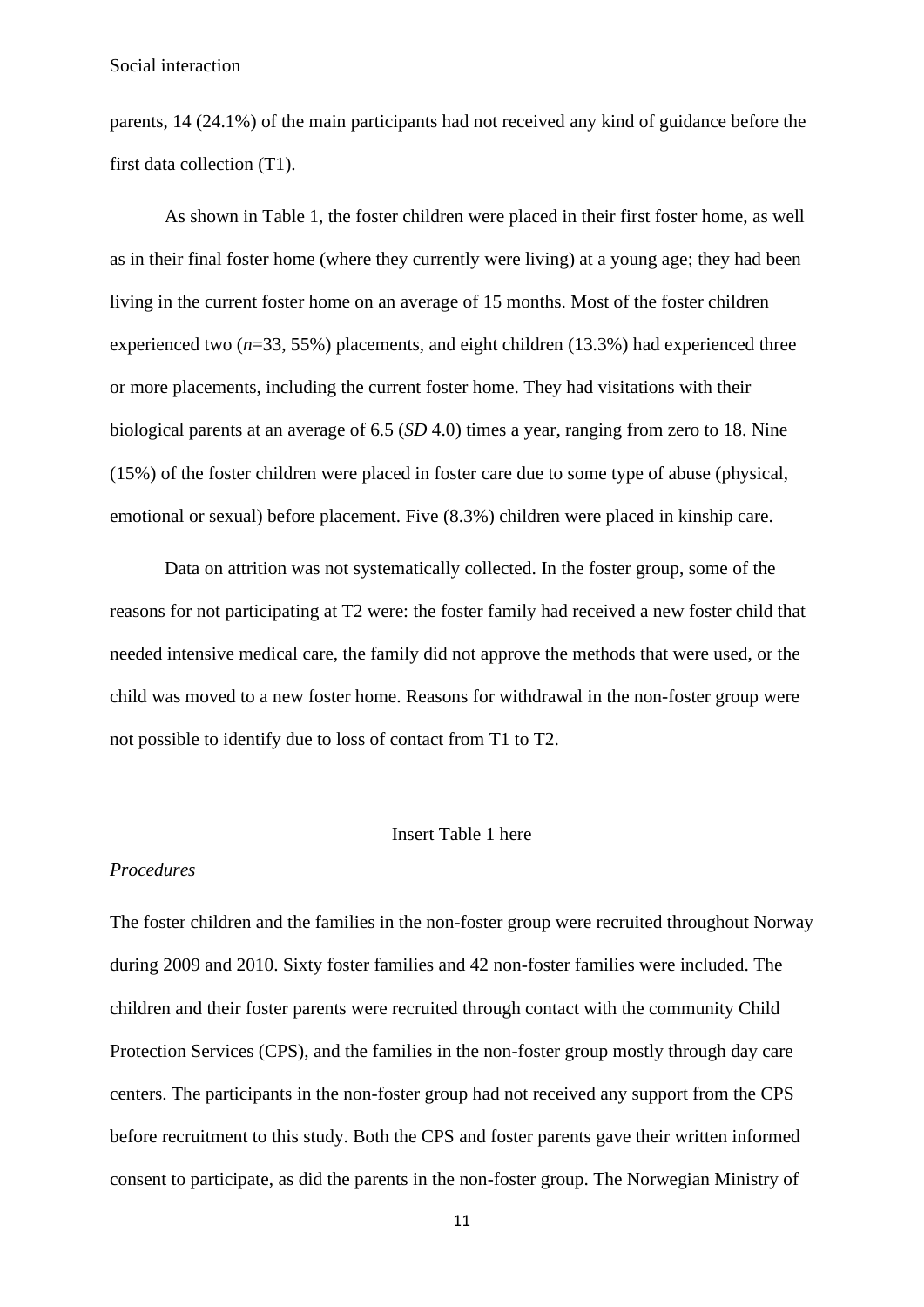Children and Equality consented to recruit foster children in the care of the CPS without permission from the biological parents. Thus, informed consent from the foster children's biological parents was not needed. Both the CPS and the foster parents gave written informed consent to participate in the study. For more details, see Jacobsen, Moe, Ivarsson, Wentzel-Larsen and Smith [40]. Most observations and tests were done in a laboratory setting during a single day, whereas questionnaires were mostly filled out at home after the observations were completed.

## *Measures*

*The Three Boxes Procedure* is a semi-structural procedure for video-observation of the caregiver–child interaction. It was originally developed by the National Institute of Child Health and Human Development Network (NICHD) [41], and further developed by Owen, Amos, Bondurant, Caughy, Hazanizadeh, Hurst [34]. The observation includes three sets of toys, and the parent is told over the course of 15 minutes to engage the child in play with the toys in a certain order, and to play as they usually do at home. In this study, the first task was an age-appropriate book, the second a microwave oven with play food and the third a small animal park. Validity of the Three Boxes Procedure has to some extent been explained by Owen, Ware and Barfoot [42]. Referring to an NICHD study [43], Owen and colleges report that ratings of mother-child interaction observed with the same 15 minutes procedure that has been used in our study significantly predicted children's social outcomes. Further, stability from earlier child ages to 36 months of age was reported for the maternal ratings, with cross time correlations ranging from .41 to .48 [41].

The rating system consists of six parental scales: sensitivity/responsivity, intrusiveness, detachment, cognitive stimulation, positive regard and negative regard, plus four child scales: child positive mood, child negative mood, sustained attention and engagement of parent. Additionally, a global scale assessing the quality of relationship has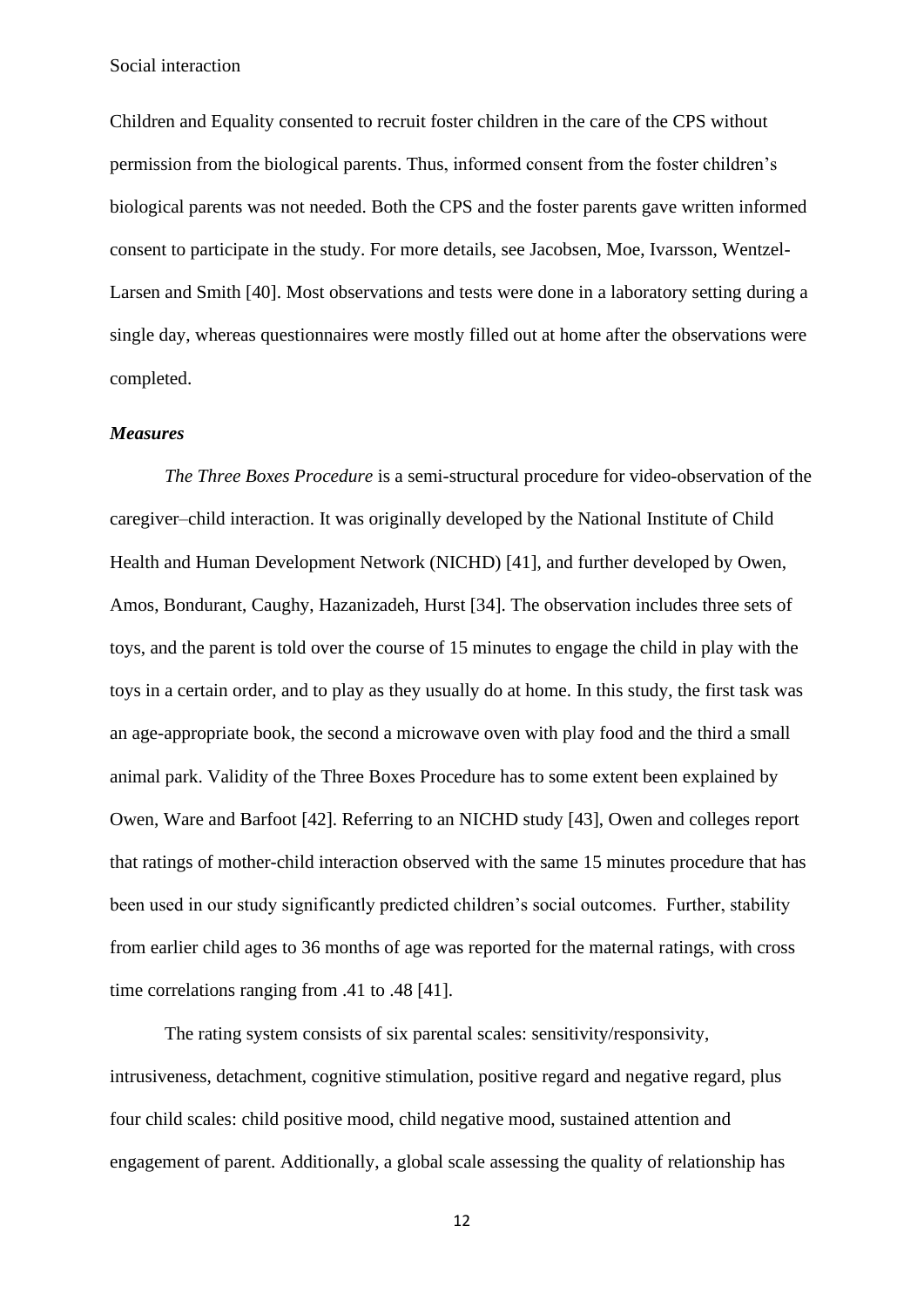been included. All scales are rated on a five-point Likert scale, ranging from 1 = not at all characteristic to  $5 =$  highly characteristic. The sensitivity/responsivity scale focuses on how the parent observes and responds to the child's social gestures, expressions, and signals as well as their responses to signs of frustration, confusion, irritation, and signs of negative affect. Detachment measures the parent's awareness of, attention to, and engagement with the child. Positive regard rates the parent's positive feelings toward the child, expressed during interaction with him/her. Child positive mood assesses the extent to which the child is satisfied, content, and pleased with the situation overall. Measures of child positive affect include smiles, laughter, and positive tone of voice, as well as enthusiasm expressed with body movement and facial expressions. Child negative mood assesses the child's negative affect in the interaction, more precisely the extent to which the child cries, fusses, frowns, tenses the body while crying, throws "temper tantrums", or otherwise expresses his/her discontentment. As most literature uses affect and not mood, these two concepts will be used interchangeably. Lastly, the quality of relationship scale is a dyadic, global scale focusing on the affective and reciprocity aspects of the parent-child relationship [34].

At T1, 102 video observations, eight of which were used for training, were coded by three persons trained by Margaret Owen. Two of these individuals coded the complete data set (main coders), while the third one coded 30 randomly chosen observations across the complete set (except for the training cases) for the purpose of interrater reliability. The same persons also coded the video clips at T2. Due to low interrater reliability at T2, the second and third authors (main coders) who both had been trained by the first author (certified by Margaret Owen), recoded the 95 video clips, including seven that were used for training. Furthermore, 24 randomly chosen observations, again selected from the complete data set (except for the training cases), were double coded by the same two individuals for interrater reliability. Reliability coefficients were calculated on the basis of each coder's originally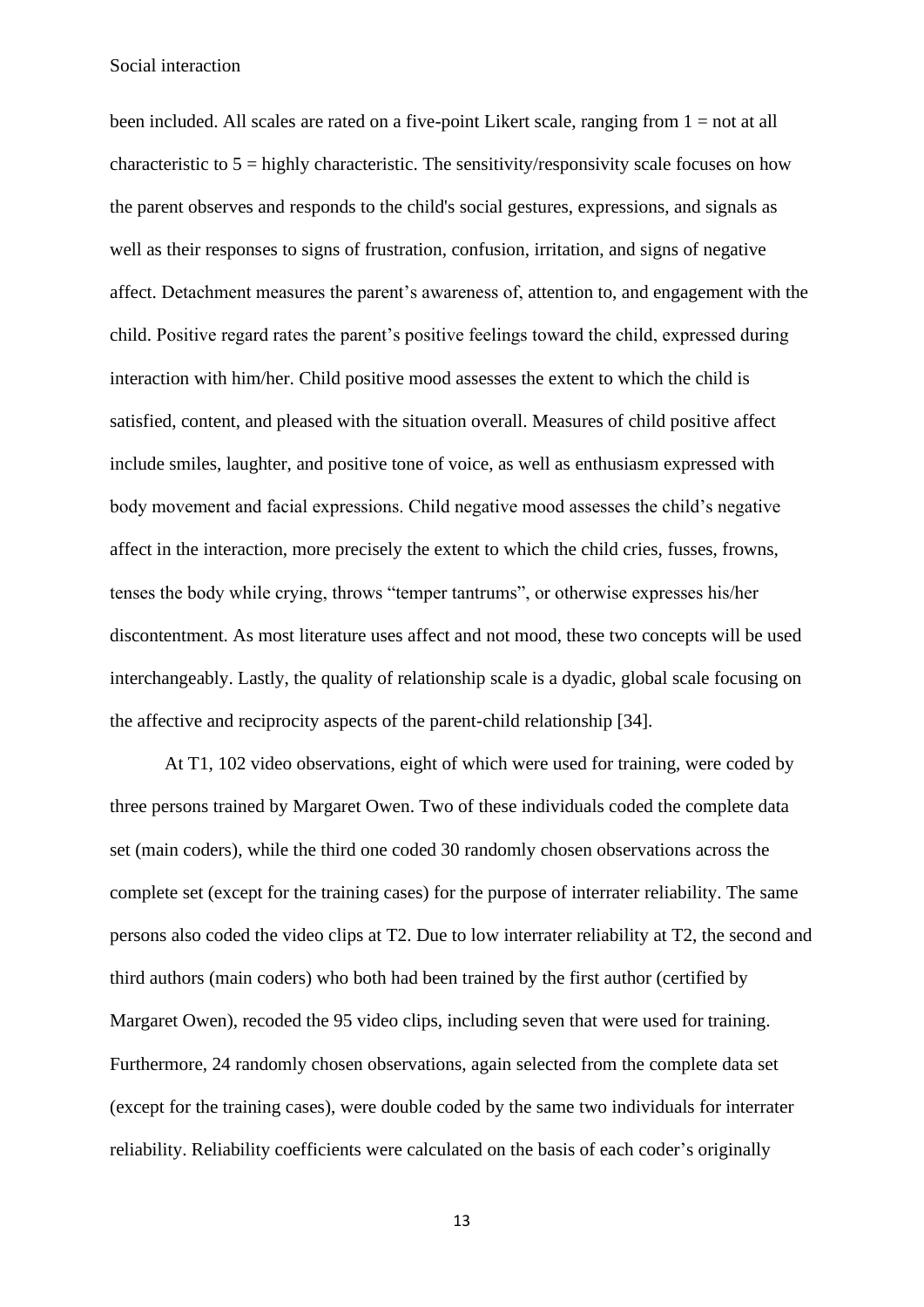scores. The training clips were coded by all persons at T1 and T2, respectively, and where consensus had been obtained the consensus scores were included in the analysis. In all other cases, the main coders' results were used. All coders (at T1 and T2) were blind to group identification, and the main coders did not know which clips belonged to the reliability set. Regular coding meetings were held to prevent coder drift. One family was excluded at T2 due to technical problems when no video-recording was obtained. The following scales were selected for inclusion in the study: sensitivity/responsivity, positive regard, detachment, child positive mood, child negative mood and quality of relationship. In addition, we intended to report on parental intrusiveness and child engagement of the parent, but due to low interrater reliability these scales were not included (.74/.36 and .15/.99 at 24 and 36 months, respectively). Interrater reliability was calculated as weighted kappa with quadratic weighting. The coefficients at T1 were: sensitivity/responsivity .78, positive regard .52, detachment .74, child positive mood .61, child negative mood .70 and quality of relationship .70. At T2: sensitivity/responsivity .96, positive regard .89, detachment .83, child positive mood .81, child negative mood .99 and quality of relationship .84. All weighted kappa coefficients were acceptable according to Cicchetti [44]. At both time points the persons who coded the video clips did it independently of each other and were blind to group identification. When disagreement had been solved by discussion, these scorings were used in the analysis, otherwise the scorings of the main coders were used.

Following previous recommendations [41, 42], we had wished to calculate separate composite scores for the parental and child domains. However, only one subscale in the parental domain, named parental sensitivity, including sensitivity/responsivity, detachment reversed and positive regard, reached a sufficiently high Cronbach's Alpha (.88 at T1 and .74 at T2). The child domain, including child positive mood and child negative mood reversed, did not reach a sufficiently high Cronbach's Alpha (.53 at T1 and .39 at T2). In the following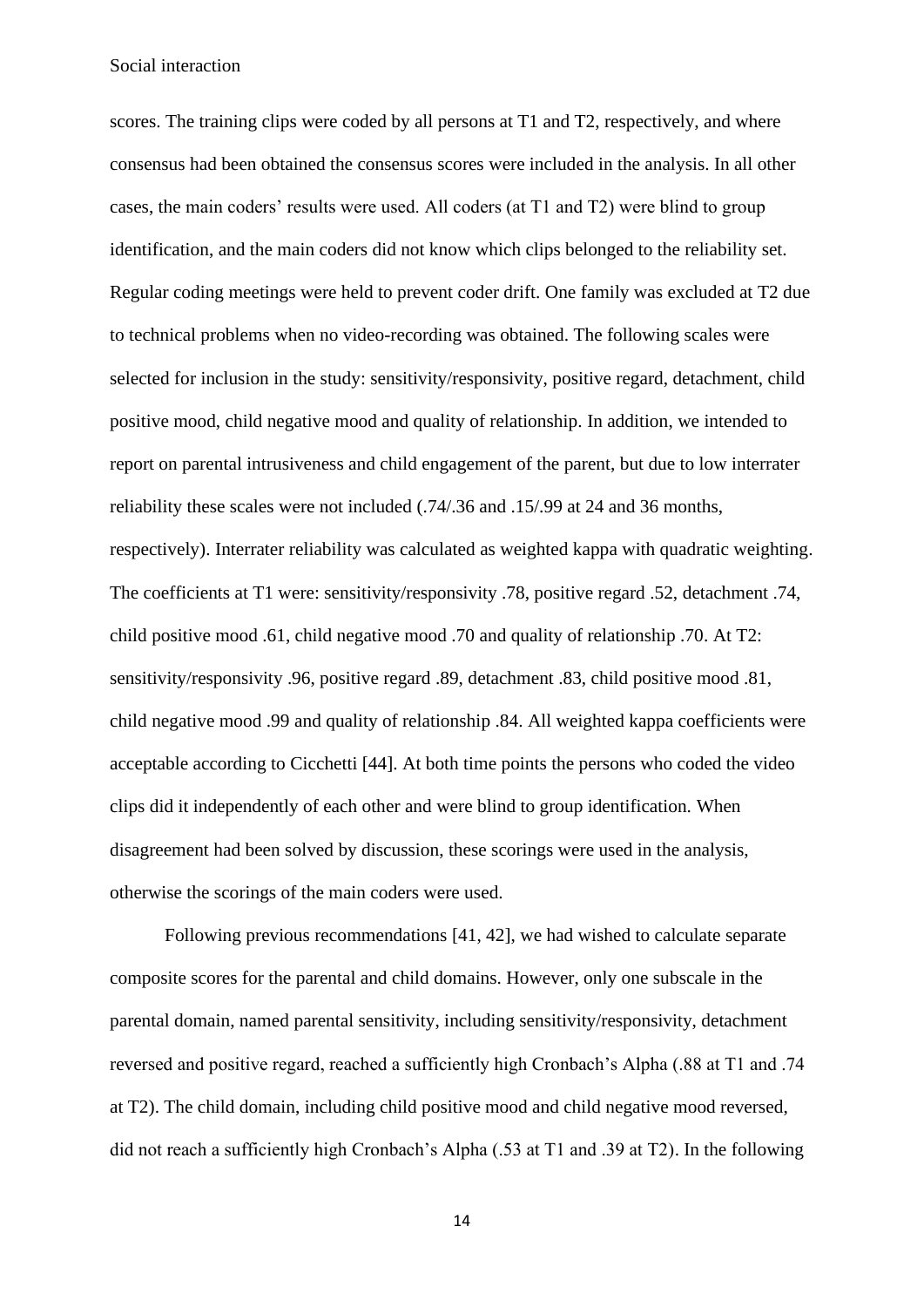analysis, we therefore included child positive mood and child negative mood as single variables, in addition to parental sensitivity composite score and quality of relationship. The latter is also used as a single variable.

*This is My Baby* (TIMB) is a 5- to 15-minute-long semi-structured interview, investigating the caregivers' emotional investment in the foster child [45]; it was administred both at T1 and T2. However, only T1 data were included in the present study because the T2 interviews were administred with the child present and therefore might be of less quality. The interview consists of nine questions, with the answers on eight of the questions constituting the basis for scoring acceptance, commitment and awareness of influence on a five-point Likert scale, including half points [45]. Previous research has reported correlations between these three concepts to range between  $r = .43$  and  $r = .69$  [7]. Correlations between these three concepts in our study were as follows: acceptance and commitment  $r = .67$ , acceptance and awareness of influence  $r = .62$  and commitment and awareness of influence  $r = .53$ . In the present study, only commitment was included.

Commitment may be defined as to what degree the caregiver perceives the foster child as his/her own and allows him/herself to become emotionally attached to the child. High scores on commitment are given when the caregiver utters a strong desire to be a parent of the child and expresses that he/she will miss the child deeply if the child must move, meaning that the caregiver has *psychologically adopted* the child. In contrast, low scores are given when the caregiver is indifferent to whether the child will stay or not, and when the caregiver is consciously limiting the emotional bond to the child [45]. The most relevant questions are: *Do you wish to parent (child's name) forever*? and *How much would you miss (child's name) if he/she had to move?*

The 60 TIMB interviews were audio-recorded, transcribed and blindly double coded by two persons who were clinical psychology graduate students in their final years. These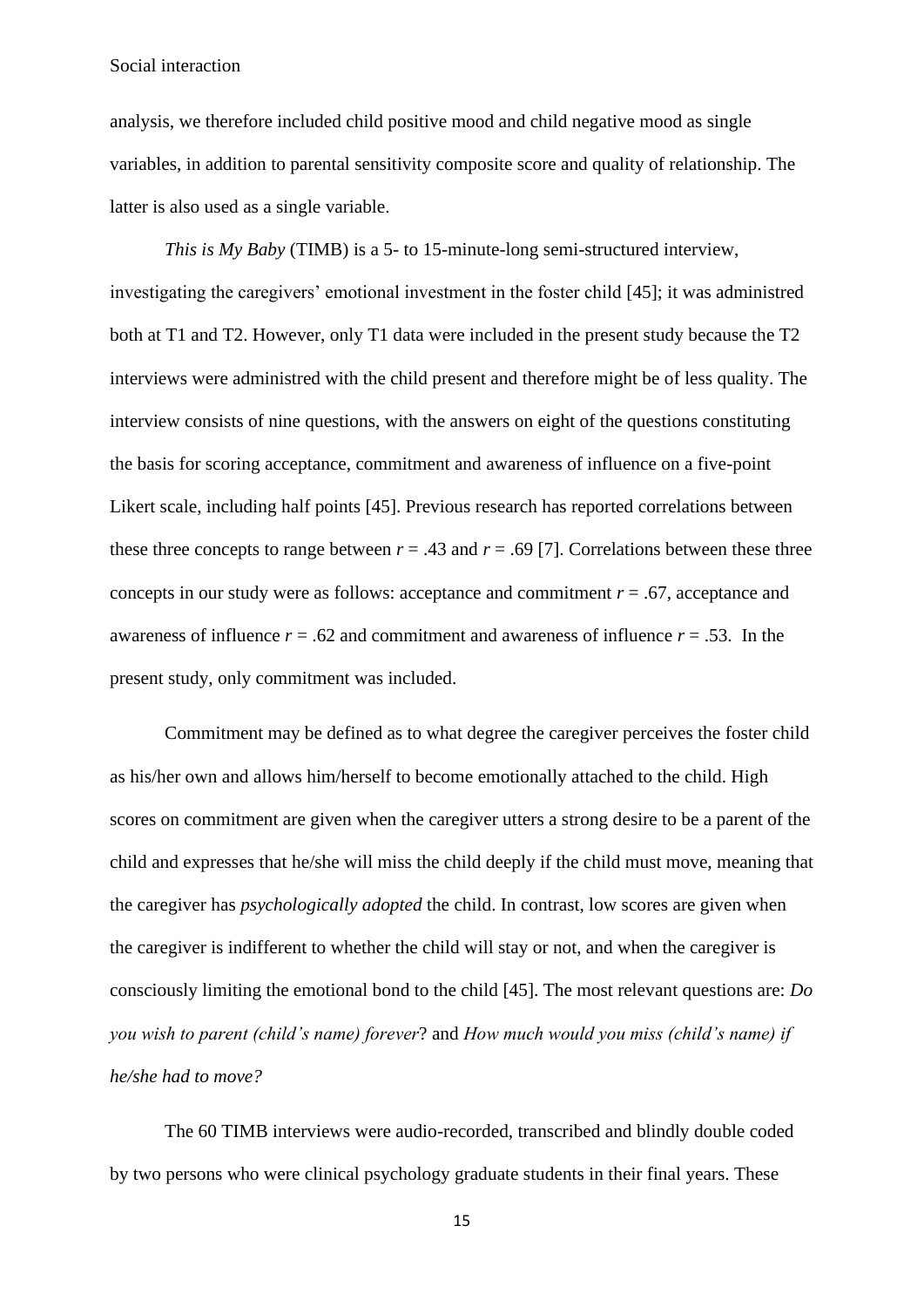coders were trained by the first author, who is a reliable coder and had received training in the lab of Mary Dozier. The coders also passed the reliability test used in the Dozier lab. Commitment was coded on a five-point Likert-scale, including half points, while intraclass correlation (single measures) was within acceptable norms; .90. In a further analysis, a calculated mean of the scores obtained from the two coders was used, resulting in a 17-point scale (from 1–5 with intervals of .25) [32].

*Caregiver questionnaire* related to their socio-economic status including age, income and education was completed at both T1 and T2.

Additionally, the *child protection services* completed a questionnaire concerning the foster children's early and present caregiving history including age at first and current placement, number of placements, number of visitations, and reasons for placement.

*Statistics*. Descriptive statistics, chi square, and independent sample t-tests were used to analyse the sample characteristics. Linear mixed effects (LME) models were used to analyse the changes in parental sensitivity composite scores between the age of 2 and 3 years, with fixed effects including the interaction between group and time, as well as an adjustment for gender and parental education; and a random intercept. Mixed effects models are a general procedure for analysis of repeated measurements, or data with other clustering structures, of scale scores [46]. An attractive feature of these models is that they do not assume balanced data, in particular they give valid results with missing values at one or more time point under the less restrictive missing at random assumption. The number of included participants in the LME model for the complete sample and the foster children only was 101 and 60, respectively, and the model fit was investigated by plots of the residuals by fitted values and by normal plots of the residuals [46]. We also estimated a linear mixed effect model within the foster group only, with time and foster parents' commitment at T1 as covariates, with adjustment for child sex, main caregiver education and child age at final foster placement.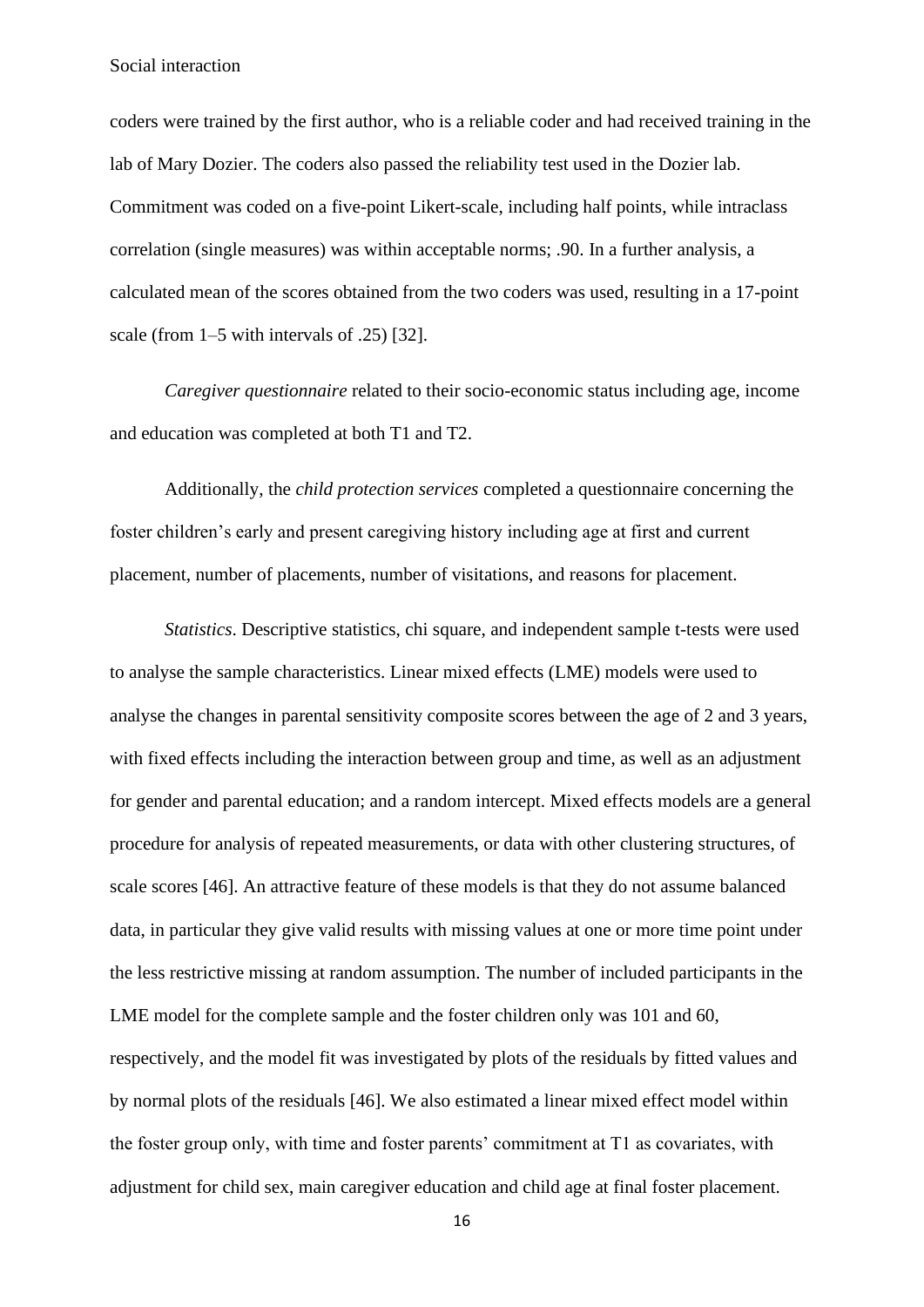Child positive and negative mood and quality of relationship were not strictly continuous variables and were not analysed by mixed effects models. Changes from 2 to 3 years in child positive and negative mood and quality of relationship were computed for each individual child, and the means of their individual changes were thereafter computed within both groups, together with the differences between these group means. Bootstrap  $BC_a$  confidence intervals were computed for group means, and their differences and p-values were estimated by inverting this procedure. Specifically, p-values for the inverted test were defined as 1 – the confidence degree of a confidence interval just containing 0. The number of bootstrap replications was increased to 1 000 000 for a reliable estimation of p-values by this procedure. Analyses used the R statistics program (The R Foundation for Statistical Computing, Vienna, Austria). The R packages nlme [46] and boot were used for the analysis of the mixed effects models and bootstrap analyses, respectively. SPSS version 18 (IBM SPSS, Armonk, New York, USA) was used for other analyses.

## **Results**

Descriptive statistics on parental sensitivity, child positive and negative mood, and quality of relationship in the two groups are shown in Table 2. The mean score on foster parents' commitment was 4.4 (*SD* .6, range 3.0 – 5.0).

#### Insert Table 2 here

A graphical analysis confirmed that the LMEs had a satisfactory fit for the parental sensitivity composite score at both 2 and 3 years. The graphical analysis included a plot of standardized residuals by fitted values, and a normal probability plot of the standardized residuals. As shown in Table 3, an LME analysis, controlled for sex and main participant education, revealed a significant difference in the mean score on this composite variable between the foster parent and the caregivers in the non-foster group at T1 (*p*=.002), but not at T2 (*p*=.449). As shown in Table 4, bootstrap analysis revealed a significant group difference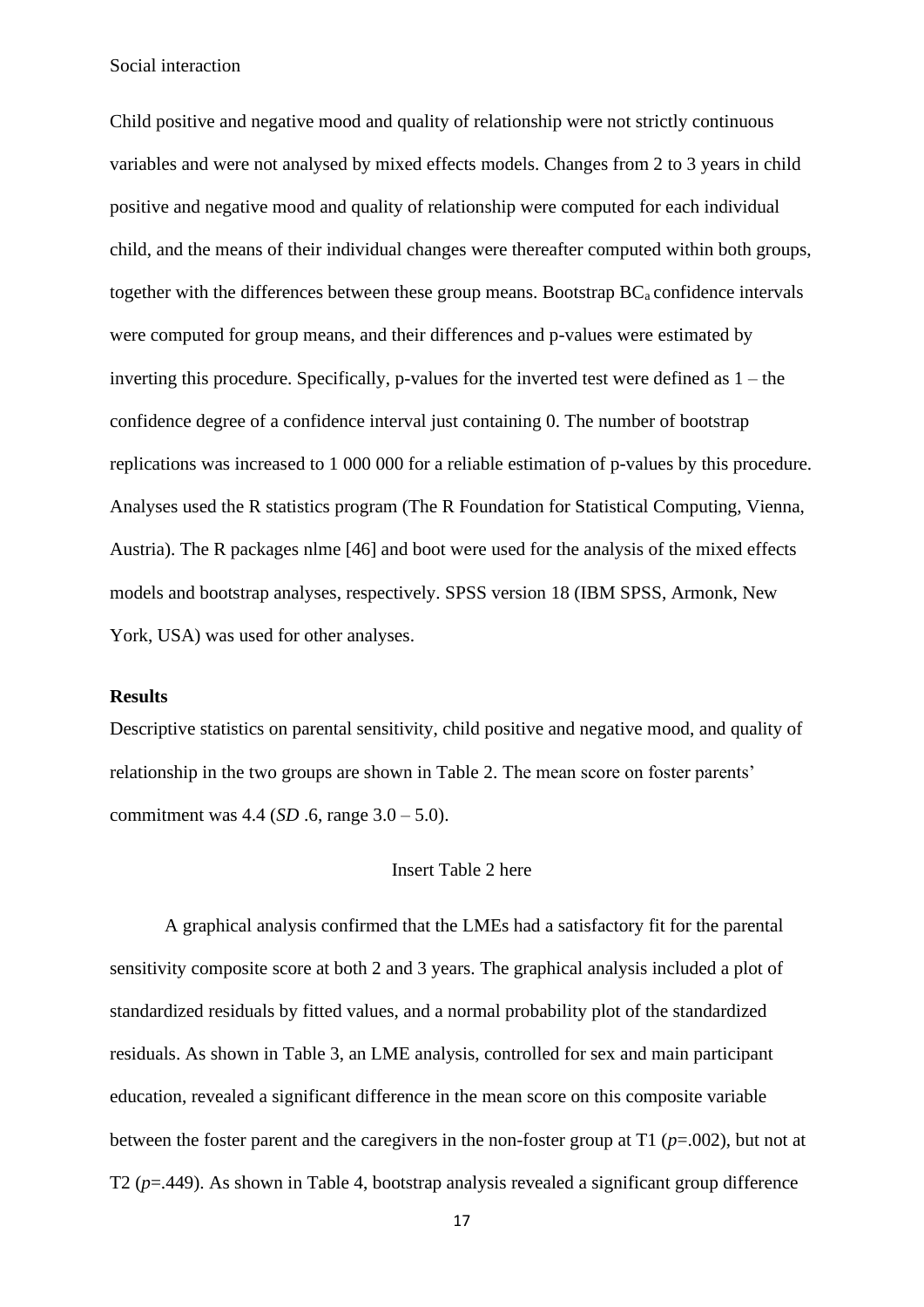in child positive and negative mood at T1 ( $p$ <.001), but not at T2 ( $p$ >.372). Lastly, as to the quality of relationship, significant group differences were identified at both T1 (*p*<.001) and T2  $(p=.012)$ .

## Insert Table 3 here

Concerning within-group differences over time, LME analysis revealed that the mean score in the foster group increased significantly from T1 to T2 ( $p < .001$ ), which was not the case for the non-foster group (*p*=.449). Bootstrap analysis revealed a significant positive change from T1 to T2 in child positive and child negative mood  $(p<.001)$  for the foster group, but this was not the case for the non-foster group  $(p \geq 469)$ .

# Insert Table 4 here

As to interaction between group and time, a significant interaction was identified for parental sensitivity  $(p=0.017)$  (see Table 3). Figure 1 shows that the foster group closes the gap, although not completely. Bootstrap analysis showed that on child positive (*p*=.002) and negative (*p*≤.001) mood, the difference in the change scores from T1 to T2 were significant, meaning that the difference between the two groups decreased significantly. Such a difference was also identified on the quality of the relationship variable (*p*=.002).

#### Insert Figure 1 here

Lastly, LME analysis within the foster group only revealed a significant association between parental sensitivity composite score and commitment (Coeff: 0.33, CI 0.02, 0.65, p=.040). In this model, there was also a significant positive change in the parental sensitivity composite score from T1 to T2 (Coeff:  $0.34$ , CI  $.12$  to  $.56$ , p= $.003$ ).

#### **Discussion**

The results showed that the two groups included in this study did not develop similarly as revealed by the sensitivity composite scales. We identified differences between the foster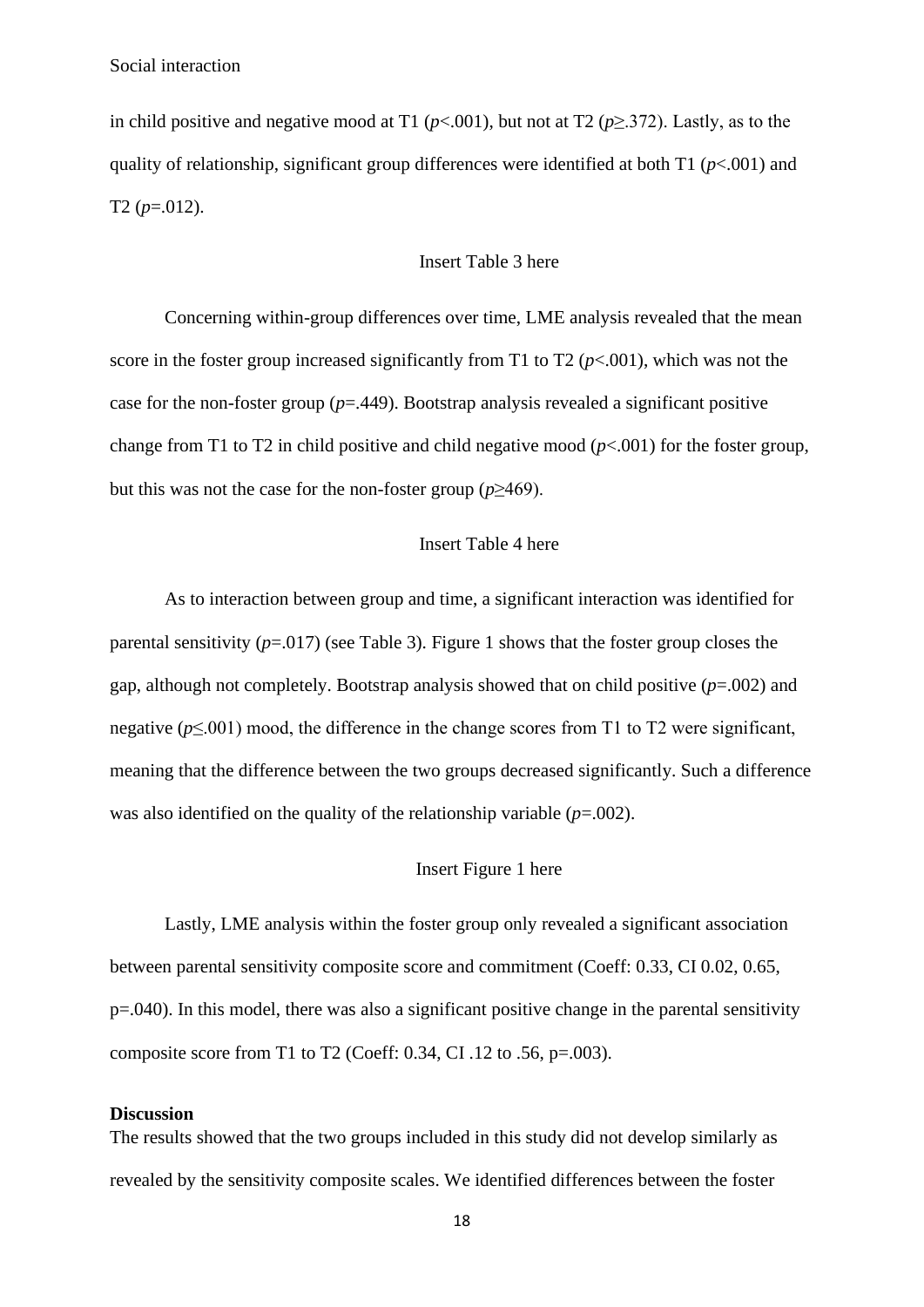group and the non-foster comparison group on all variables when the children were 2 years old. However, one year later, at the age of 3 years, no significant group differences were detected, except for quality of relationship, on which the foster group was still behind.

Our first hypothesis was partially supported. At T1, the foster parents' quality of interaction with their children (parental sensitivity, child positive and negative mood, and quality of relationship) was below that in the non-foster group. The foster parents were rated to be significantly less sensitive at the first time-point, but the difference was no longer significant one year later. Although there is a dearth of research on foster parents' sensitivity towards their foster children, our results at 2 years of age are supported by studies suggesting that foster parents have difficulties being sensitive early in placement, both in terms of nurturance and synchronicity [38, 47]. One possible reason may be that the foster children's cues are difficult to read due to early maltreatment and biological vulnerabilities. Consequently, foster families may need time to establish a trustful, reciprocal and sensitive quality of social interaction [10, 48].

Looking at child mood, the foster children significantly differed from the non-foster group at the first time-point, but not at the second. One may argue that the children need time to develop trust and to understand that the foster parents invite them to positive play experience during interaction. At the second time point they might have developed sufficient trust, and as shown by their emotional expressions being more positive. The decrease in group differences over time suggests a positive adaptational trend. Children do need time to adapt when placed in new families, and due to their previous care experiences they may easily assume that they will meet the same adverse quality of care in the new home. Another possibility is that most of the foster children in our study were placed in non-kinship foster care, meaning that the foster parents were totally unknown to them. Research has shown that foster children who are placed in kinship foster care meet less socio-emotional challenges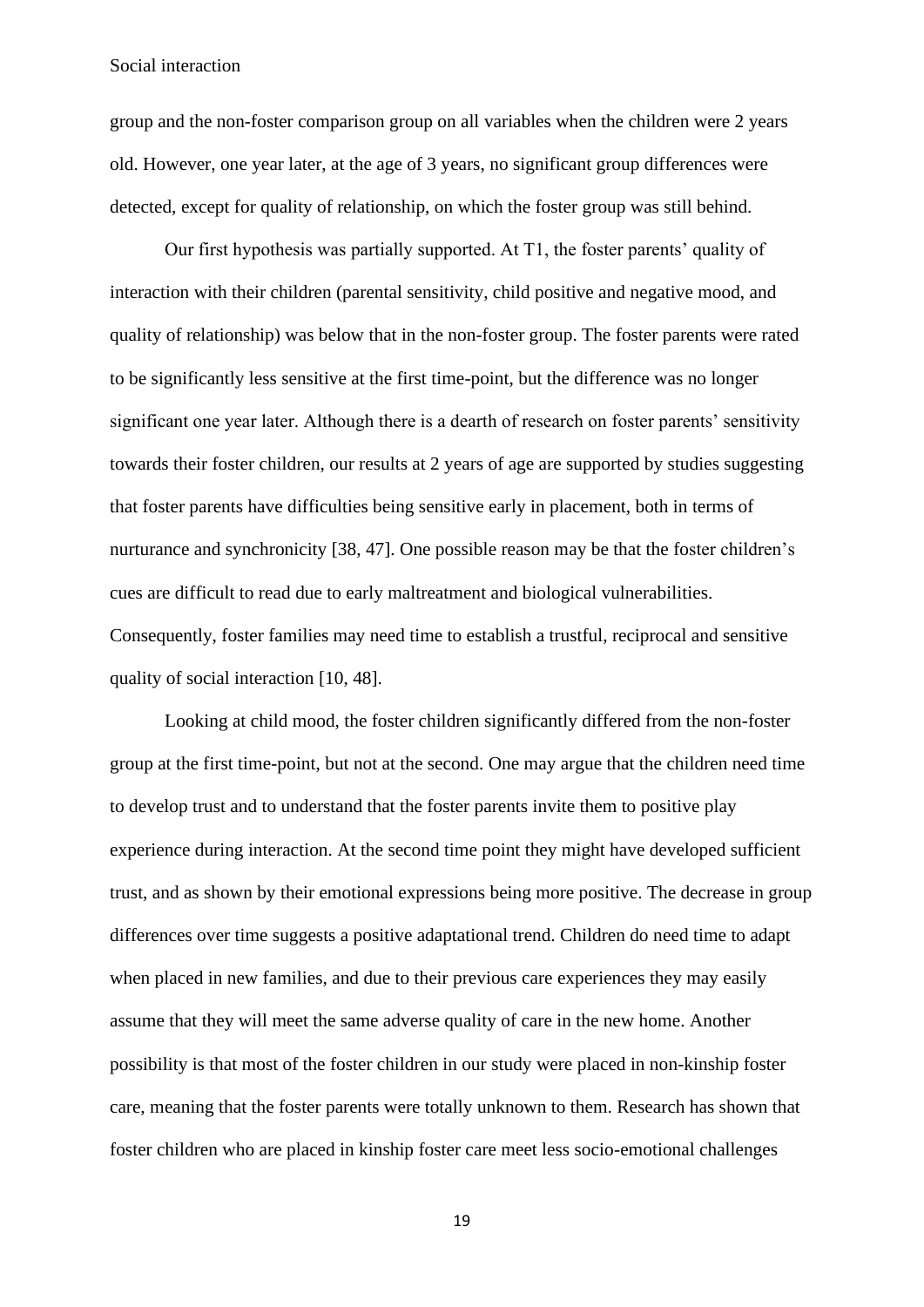[49]. Although Holtan, Ronning, Handegard and Sourander [49]'s research did not include positive and negative mood, or mood in a parent-child interaction procedure [49], the study suggests that foster children placed in non-kinship care do have more challenges in regulating emotions [29], showing less positive and more negative mood towards their foster parents.

The scale "quality of relationship" yielded results that fully support our first hypothesis; the foster group was rated to be significantly below the non-foster group at both T1 and T2. "Quality of relationship" says something about the overall interaction between caregiver and child during the 15-minute play observation, including sensitivity and child mood. It should be noted that on average the scores at T1 and T2 were not below the midpoint of the rating scale. We therefore argue that our findings support previous research suggesting that foster families form positive relationships provided the foster parents are able to offer nurturing caregiving [24, 38].

The results lend partial support to our second hypothesis. The scores on all "positive" interaction variables (parental sensitivity, child positive mood and quality of relationship) increased when measured one year later, whereas child negative mood decreased significantly. Moreover, a significant group by time interaction effect was identified, meaning that on parental sensitivity the foster parents had caught up with the parents in the non-foster group, although not completely. Due to methodological restrictions, group by time interaction could not be investigated for the other variables (child positive mood, child negative mood and quality of relationship). However, a significant difference in change scores was identified for these variables, and over time the foster group became more like the non-foster group. In addition to the importance of length of time the children had spent in the foster home, the positive change in sensitivity may be due to the fact that the foster parents had learned to read the child's cues in a more accurate way, thereby responding in a more sensitive and nurturing way to the child's needs [8, 47]. Increasing the parents' ability to read the child's cues has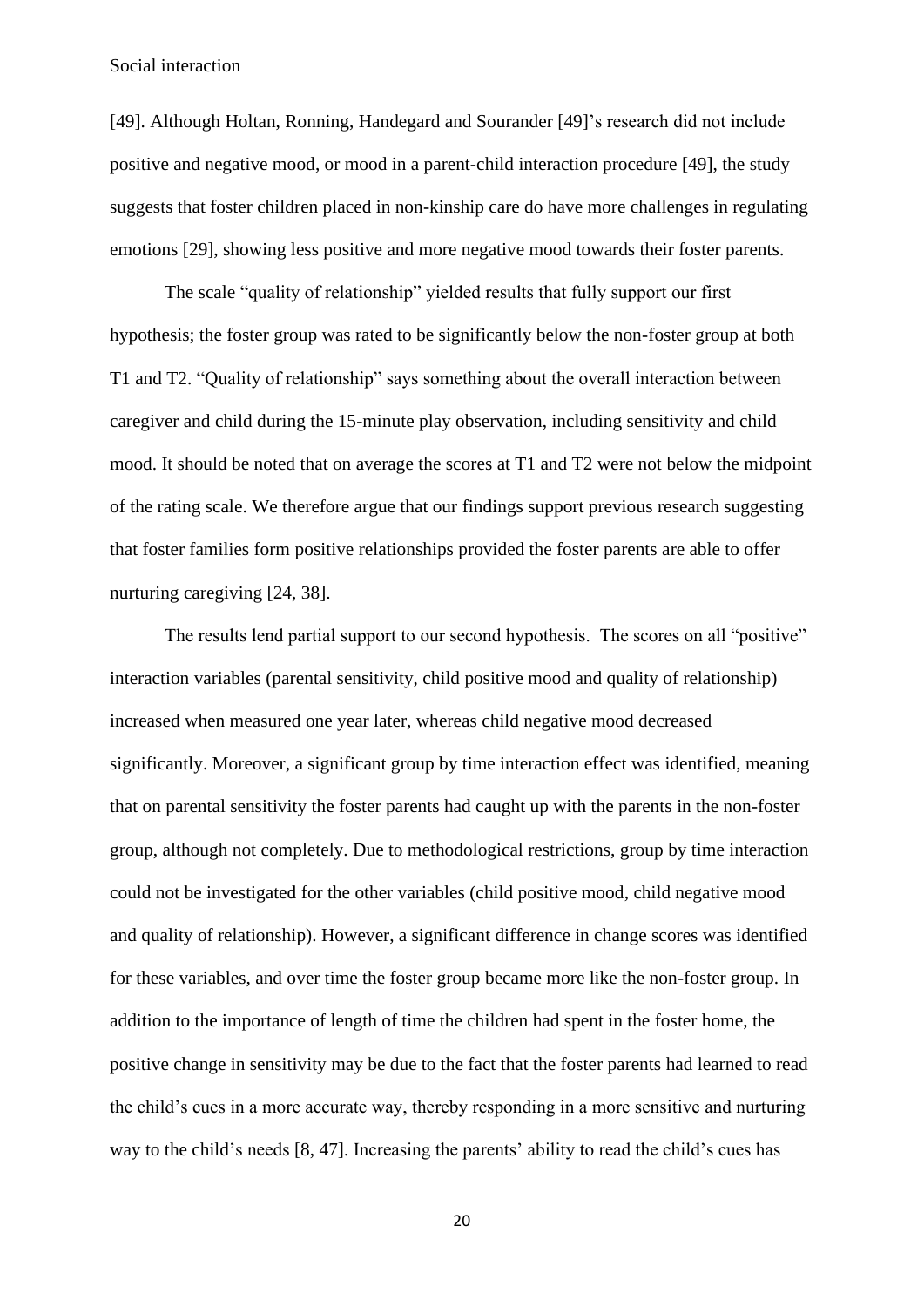been assumed to be essential in establishing a healthy child-parent relationship [17]. Finally, it should be mentioned that a majority of the foster parents had participated in a training program [39] before placement, in addition to having received some kind of guidance after placement. Participating in a training program may have sensitized these foster parents to be able identify the needs of these vulnerable children.

One reason for the enhancement of positive emotional expression in the foster children may be the positive change that occurred in parental sensitivity. This change might have enabled the children to develop a trusting relationship to their foster parents, thus becoming more well-adjusted [24]. Our results suggest that the foster parents might have increased in their ability to better identify the children's signals accurately, and thereby be able to nurture the foster children when they were in need of soothing, as well as being better able to follow the children's lead in play [12, 13]. A sensitive relationship may help the child towards positive emotion regulation in interacting with the caregiver [20]. Such an understanding is in line with the transactional model of the parent-child relationship, meaning that the caregiver and the child influence each other reciprocally over time. A positive change in either the parent or the child leads to a positive change over time in both parts of the relationship [36]. Sameroff [36] argues that it is important to see the child-parent relationship as a unified whole. Such a relationship needs time to be established in foster care, as compared to what is expected in typical biological families.

Because the variable called quality of relationship is an overall global rating, a high score on this variable will necessarily mean high scores on the other variables too. Based on the literature of sensitivity, we assume that the foster parents' ability to provide nurturance and synchrony in child–parent social interaction when needed enhances child development and adaptation [13, 14]. The quality of care in the foster families may have had a therapeutic effect, causing these vulnerable children to heal [24, 38]. The children in the present study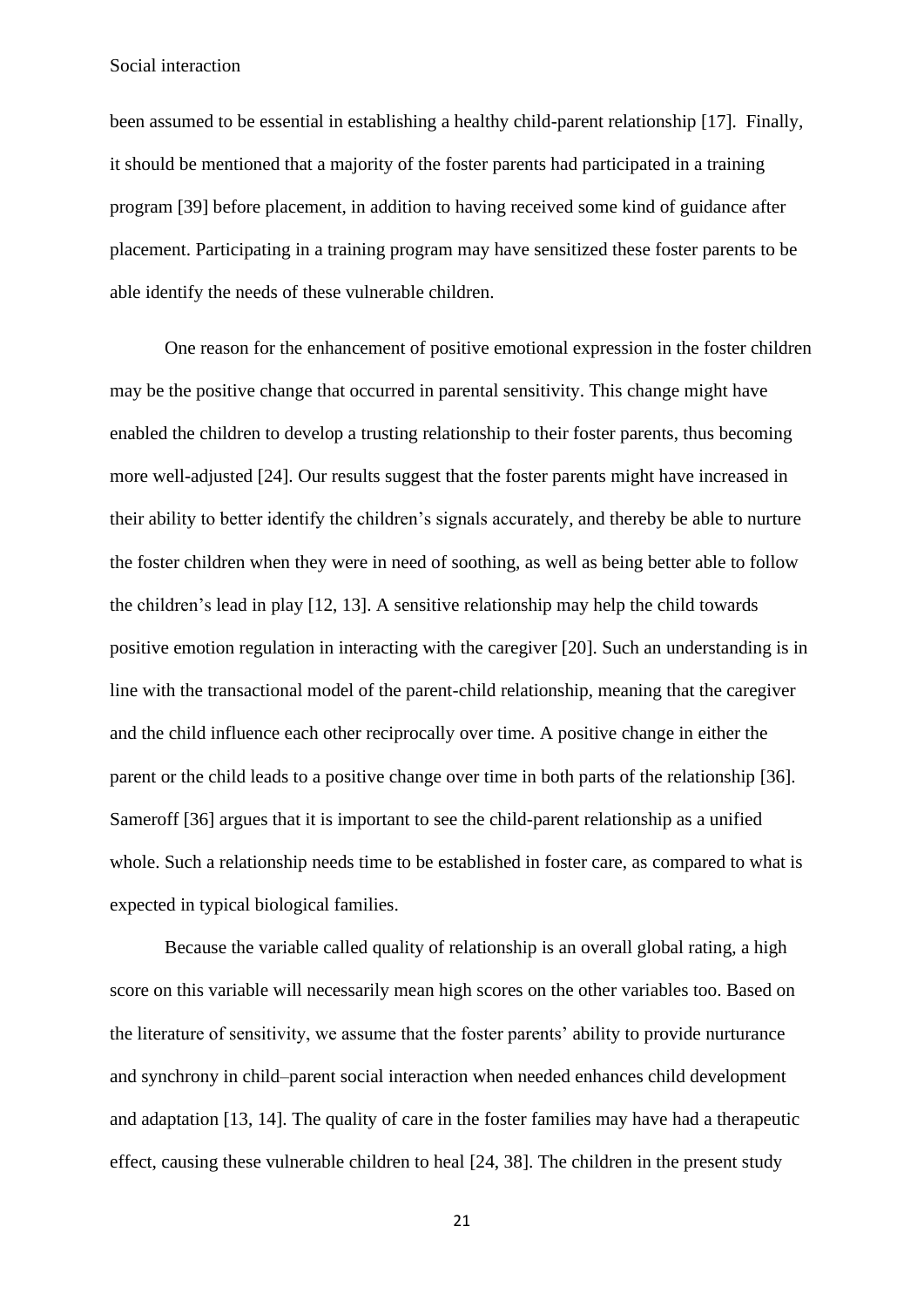were placed in foster care quite early in life, on average before 9 months of age. The appearance and behavior of infants and young children is supposed to evoke sensitive and caregiving behavior at another level than is the case for older children [38].

Since the foster group improved on all interaction variables over time, these dyads most certainly had a more troubled interaction pattern at the first measure point when the children were approximately 2 years old, when the social interaction was marked by less caregiver sensitivity and more child negative mood in the foster group as compared to the age of 3 years. With a reduced quality of social interaction, the two parts in the dyad could easily influence each other in a negative way, reinforcing the effects on each other over time. When a child with less positive interaction abilities starts a negative "dance" with its caregiver, the interaction may lead to a less optimal developmental pathway or a negative circuit [20]. Such a "dance" seems over time to have changed to a more positive pattern in the present study.

Our third hypothesis that foster parents with higher commitment would exhibit higher sensitivity was also supported. We did identify a significant association between commitment and parental sensitivity, meaning that higher commitment was associated with higher parental sensitivity. To our knowledge such an association has not previously been identified. Previous research has shown that foster parents with higher degree of commitment show more delight in the relationship with their foster children [33]. One might argue that positive regard, which was included in the sensitivity composite score in our paper, is synonymous to delight. Although commitment has been more linked to wanting the foster child to be part of the family over time, it might also be that such an investment will influence the foster parents' sensitivity towards the child. Further investigation is needed to help gain more knowledge about the importance of commitment in foster parent–foster child relationships.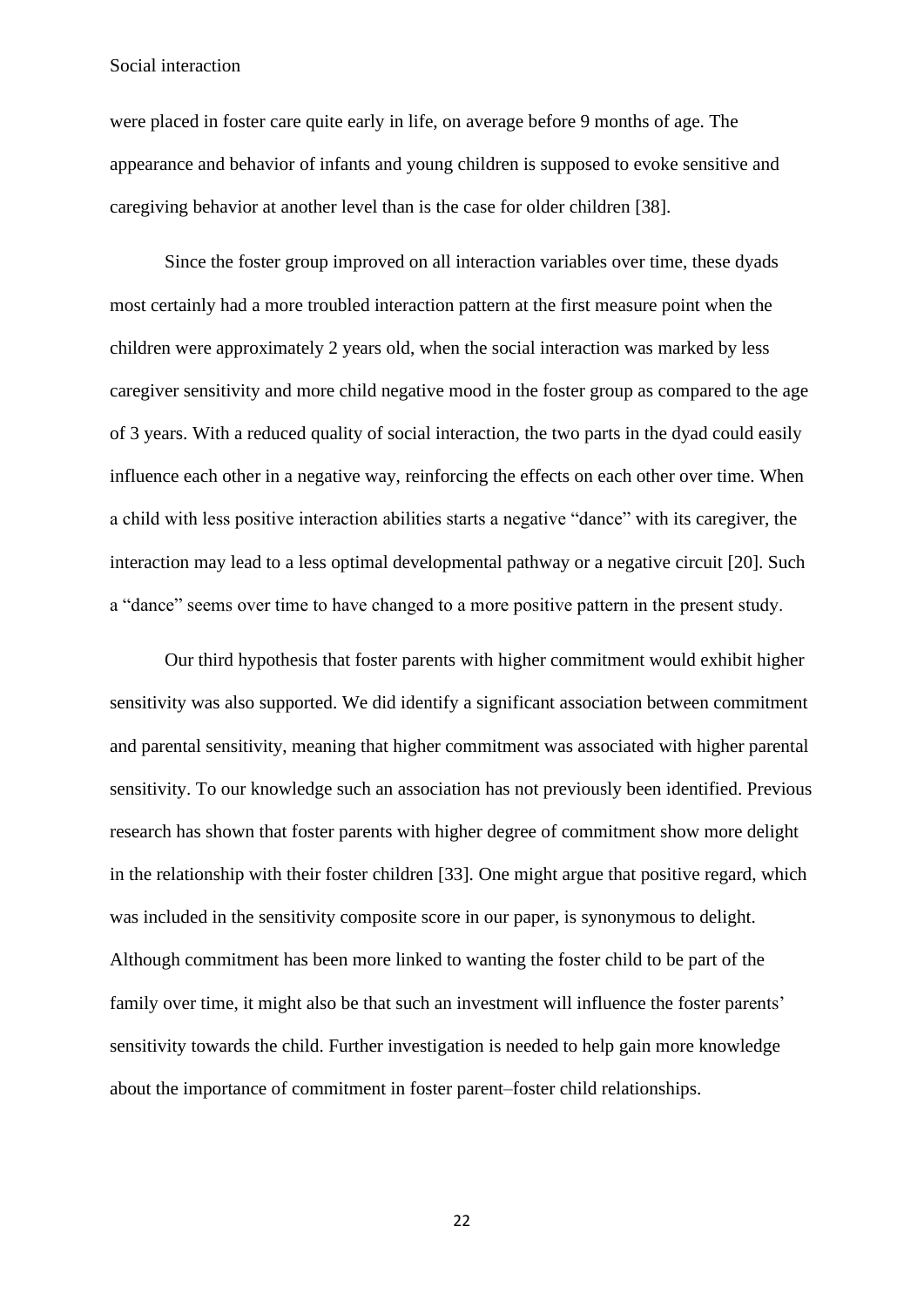#### *Limitations*

Although this study has several strengths, such as a longitudinal design, use of observational methods and a non-foster comparison group, it also has several limitations. First, lack of satisfactory interrater reliability on several variables that we had planned to include excluded some analyses that presuppose continuous variables. In such analyses, we could only use the parental sensitivity composite score. Also, we were not able to include a composite score from the child domain because the two relevant variables did not yield an acceptable Cronbach's Alpha. Secondly, there were different coders at T1 and T2, which unwittingly may have contributed to coder drift both in the direction of a more positive as well as a more negative perception of the foster group. Nevertheless, if the raters at T2 were more positive in their ratings, one would expect a more positive perception of both groups since all coders were blind to group identification. Thirdly, the sample size was too small for subgroup analyses; therefore, we were not able to investigate if a sub-group within the foster sample was at especially high risk. In previously published studies we have checked whether age at foster placement, number of placements and reasons for placements influenced the foster children's development, which was not the case [40]. Fourthly, at T2 six families dropped out of the study; four foster families and two families in the non-foster group. However, six out of 102 families is a small amount; hence, the probability that this dropout rate should have had an influence is small. Finally, we do not know if the sample is a representative one. Despite these limitations, this study adds new information to the limited knowledge of how foster parent–foster child relationships develop over time.

# *Clinical implications*

Working with foster families and their foster children is a challenge due to the care history of the children. Foster children are a vulnerable group; in addition to receiving new caregivers, most of these children have experienced maltreatment prior to placement. Very limited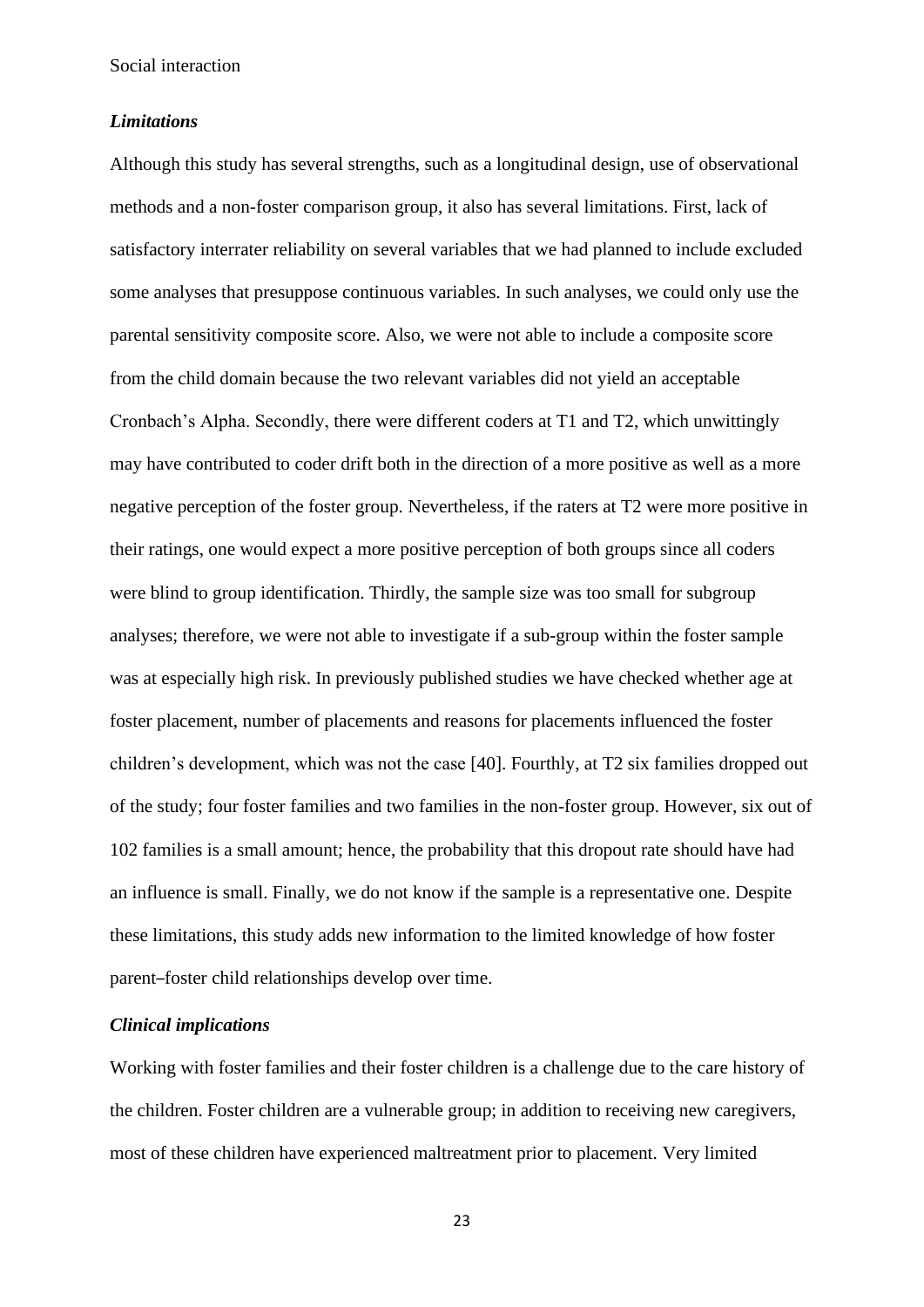research has been conducted on young foster children and their foster parents' social interaction. This study contributes to the research and clinical field, showing that there are possibilities for overcoming challenges in foster families. The results might give hope to those who work professionally with such families, and to the foster families themselves. It is possible for foster children to develop positive relationships to new caregivers, and for caregivers to become sensitive and experience joy in the new relationships. Although the aim of our study was not to investigate whether supervision influenced the foster dyads social interaction, most of the foster parents had received supervision in some form, and the children were placed early in their care. We therefore recommend that all foster families from early in placement on receive supervision of high quality to promote healthy development and adaptation in their children.

#### **Summary**

Most foster children have experienced a negative caregiving environment before moving into foster care. Foster parents will therefore struggle with understanding the signals of these children and are at risk of not being able to be sensitive and provide nurturance and synchronous parent–child interaction. The primary aim of this study was to investigate the quality of interaction between foster parents and their early placed foster children when the children were 2 and 3 years old, as compared to a group of typical families. A second aim was to investigate the possible association between child development and adaptation, and the foster parents' commitment. We hypothesized that there would be significant group differences on all scales (parental sensitivity, child positive and child negative mood and quality of relationship) at both age levels. Thirdly, we hypothesized that highly committed foster parents would be more sensitive than the less committed ones. Video observations were used to investigate child–parent interaction, and an interview was administered to investigate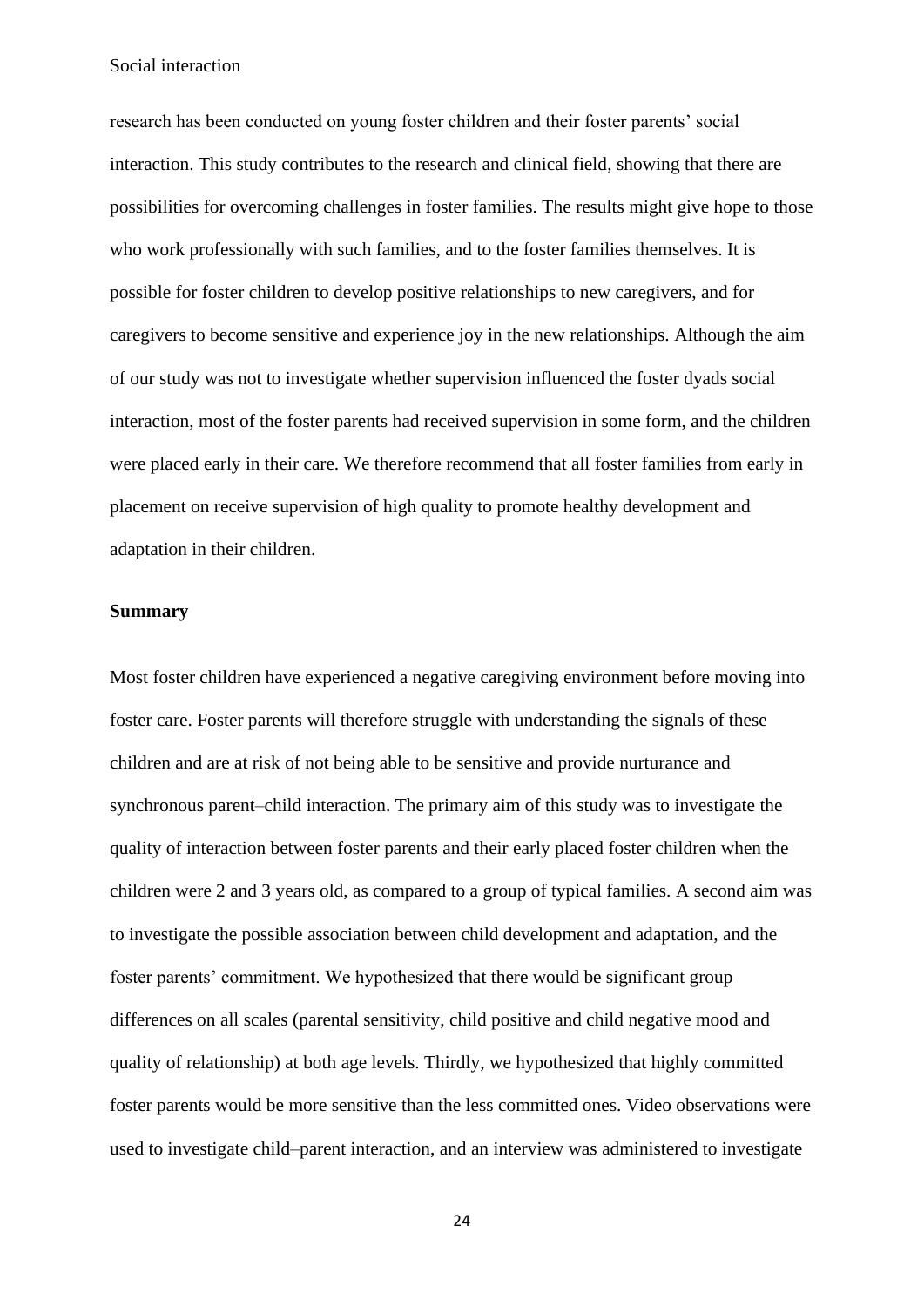commitment in the foster parents. The result showed that the participants in the foster group changed positively over time and partly caught up with the families in the non-foster group. Only one group difference was detected at age 3 years: quality of relationship. Over time, a positive developmental trend in the foster group was detected, and a significant group by time interaction on parental sensitivity was identified. Our third hypothesis was also supported; we identified a positive relation between commitment and parental sensitivity in the foster group. The positive trend in the foster group on all parent–child interactions scales included in this study, contributes to an optimistic view of the possibilities of foster care. As the foster parents, especially on the sensitivity scale, closed the gap to the non-foster parents it is difficult to assume that a further increase in the quality of social interaction with their foster children would take place. However, that would have been an important follow-up hypothesis in future studies of foster care.

## **Acknowledgments**

We thank all the children and families who took part in this study.

Funding: This project has been financially supported by the National Network for Infant Mental Health, Center for Child and Adolescent Mental Health, Eastern and Southern Norway; the Norwegian Extra Foundation for Health and Rehabilitation through EXTRA funds (Grant number: 2010/FOM9392), as well as funds from the Ministry of Children and Equality.

Ethical approval: Informed consent was obtained from all individual participants (caregivers and child protection services) included in the study.

<sup>I</sup>This study was approved by the National Committees for Research Ethics and Norwegian Centre for Research Data.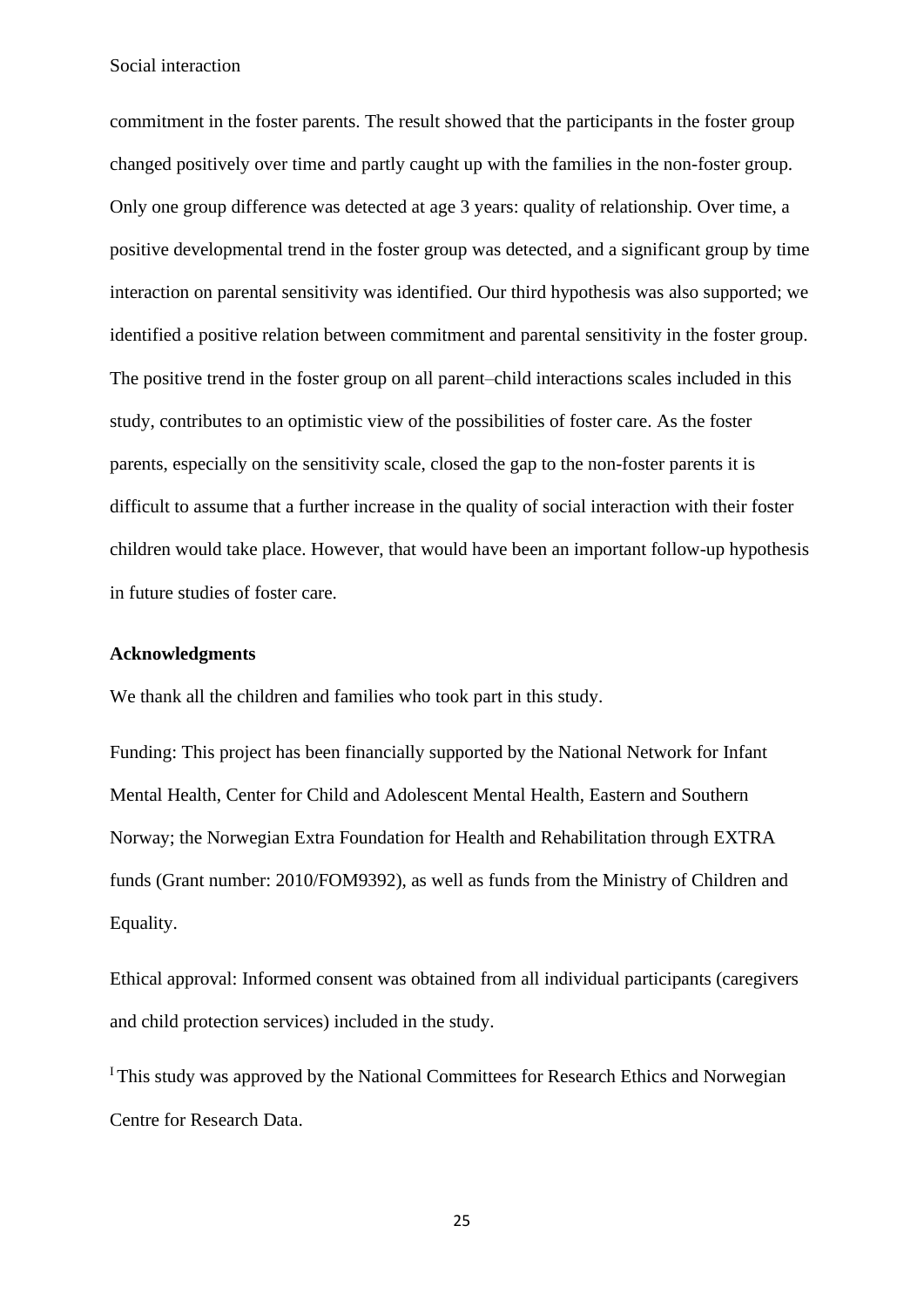# **References**

- 1. Pears KC, Fisher PA (2005) Emotion understanding and theory of mind among maltreated children in foster care: Evidence of deficits. Dev Psychopathol 17(1):47-65
- 2. Oosterman M, Schuengel C, Slot N, Bullens RA, Doreleijers TA (2007) Disruptions in foster care: A review and meta-analysis. Child Youth Serv Rev 29(1):53-76
- 3. Oswald SH, Heil K, Goldbeck L (2010) History of maltreatment and mental health problems in foster children: A review of the literature. J Pediatr Psychol 35(5):462- 472
- 4. Palmer SE (1996) Placement stability and inclusive practice in foster care: An empirical study. Child Youth Serv Rev 18(7):589-601
- 5. Pearce JW, Pezzot-Pearce TD (2001) Psychotherapeutic Approaches to Children in Foster Care: Guidance from Attachment Theory. Child Psychiatry Hum Dev 32(1):19- 44
- 6. Lehmann S, Havik OE, Havik T, Heiervang E (2013) Mental disorders in foster children: a study of prevalence, comorbidity and risk factors. Child and Adolescent Psychiatry and Mental Health 7(39)
- 7. Lindhiem O, Dozier M (2007) Caregiver commitment to foster children: The role of child behavior. Child Abuse Negl 31(4):361-374
- 8. Dozier M, Higley E, Albus KE, Nutter A (2002) Intervening with foster infants' caregivers: Targeting three critical needs. Infant Ment Health J 23(5):541-554
- 9. Verhage ML, Schuengel C, Madigan S, Fearon R, Oosterman M, Cassibba R, et al. (2016) Narrowing the transmission gap: A synthesis of three decades of research on intergenerational transmission of attachment. Psychol Bull 142(4):337-366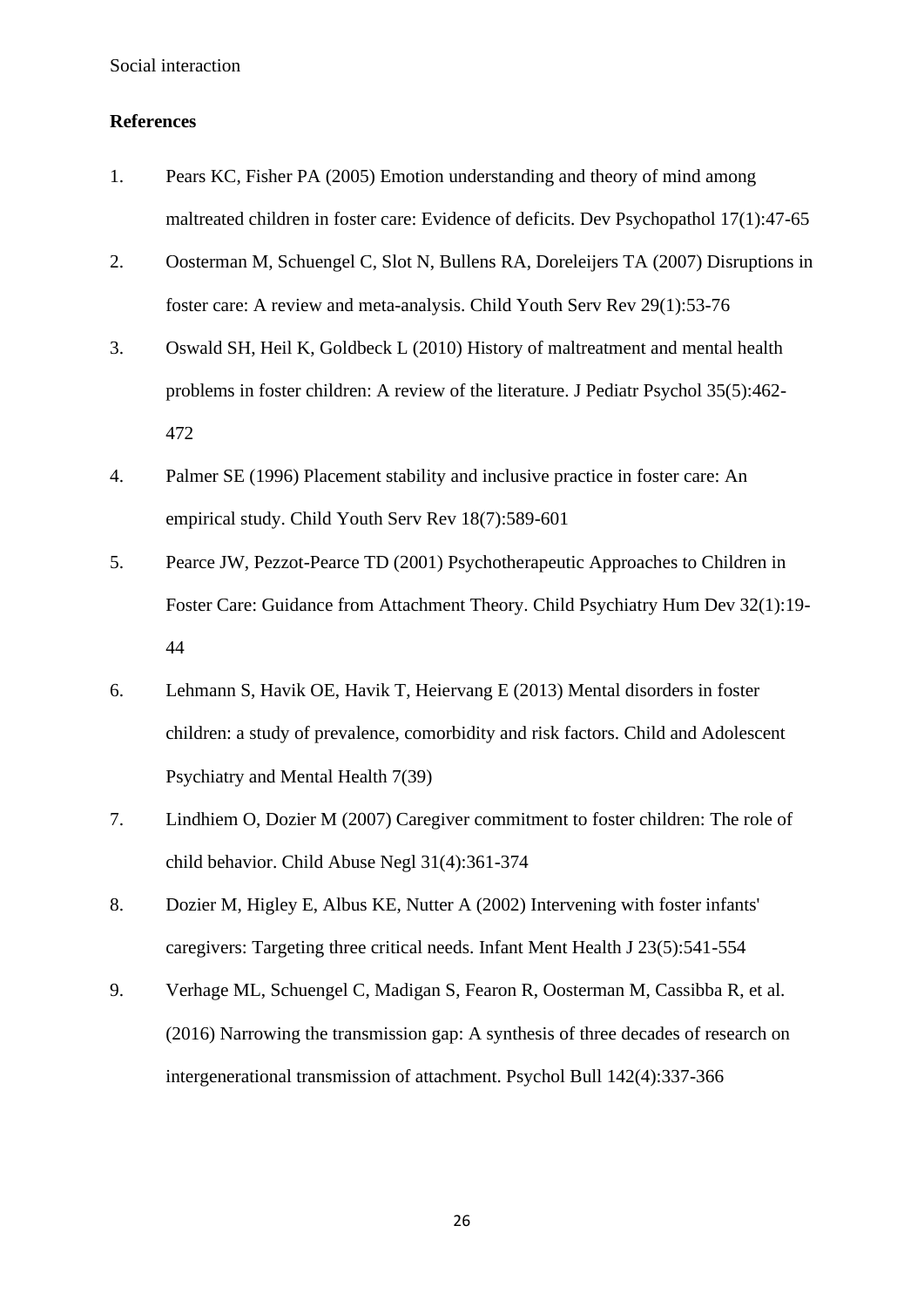- 10. Smyke AT, Zeanah CH, Fox NA, Nelson CA, Guthrie D (2010) Placement in foster care enhances quality of attachment among young institutionalized children. Child Dev 81(1):212-223
- 11. Jacobsen H, Ivarsson T, Wentzel-Larsen T, Smith L, Moe V (2014) Attachment security in young foster children: continuity from 2 to 3 years of age. Attach Hum Dev 16(1):42-57
- 12. Ainsworth MDS, Blehar MC, Waters E, Wall S (1978) Patterns of attachment: A psychological study of the strange situation. Lawrence Erlbaum, Hillsdale, NJ
- 13. Dozier M, Zeanah CH, Bernard K (2013) Infants and toddlers in foster care. Child Dev Perspect 7(3):166-171
- 14. Hofer MA (2006) Psychobiological Roots of Early Attachment. Curr Dir Psychol Sci 15(2):84-88
- 15. Olson SL, Lunkenheimer ES (2009) Expanding concepts of self-regulation to social relationships: Transactional processes in the development of early behavioral adjustment. The transactional model of development: How children and contexts shape each other. American Psychological Association; US, Washington, DC. pp 55- 76.
- 16. Evans CA, Porter CL (2009) The emergence of mother-infant co-regulation during the first year: Links to infants' developmental status and attachment. Infant Behav Dev 32(2):147-158
- 17. Powell B, Cooper G, Hoffman K, Marvin R (2014) The Circle of security intervention: enhancing attachment in early parent-child relationships. Guilford Press, New York
- 18. Numan M, Insel TR (2003) The neurobiology of parental behavior. Springer-Verlag, New York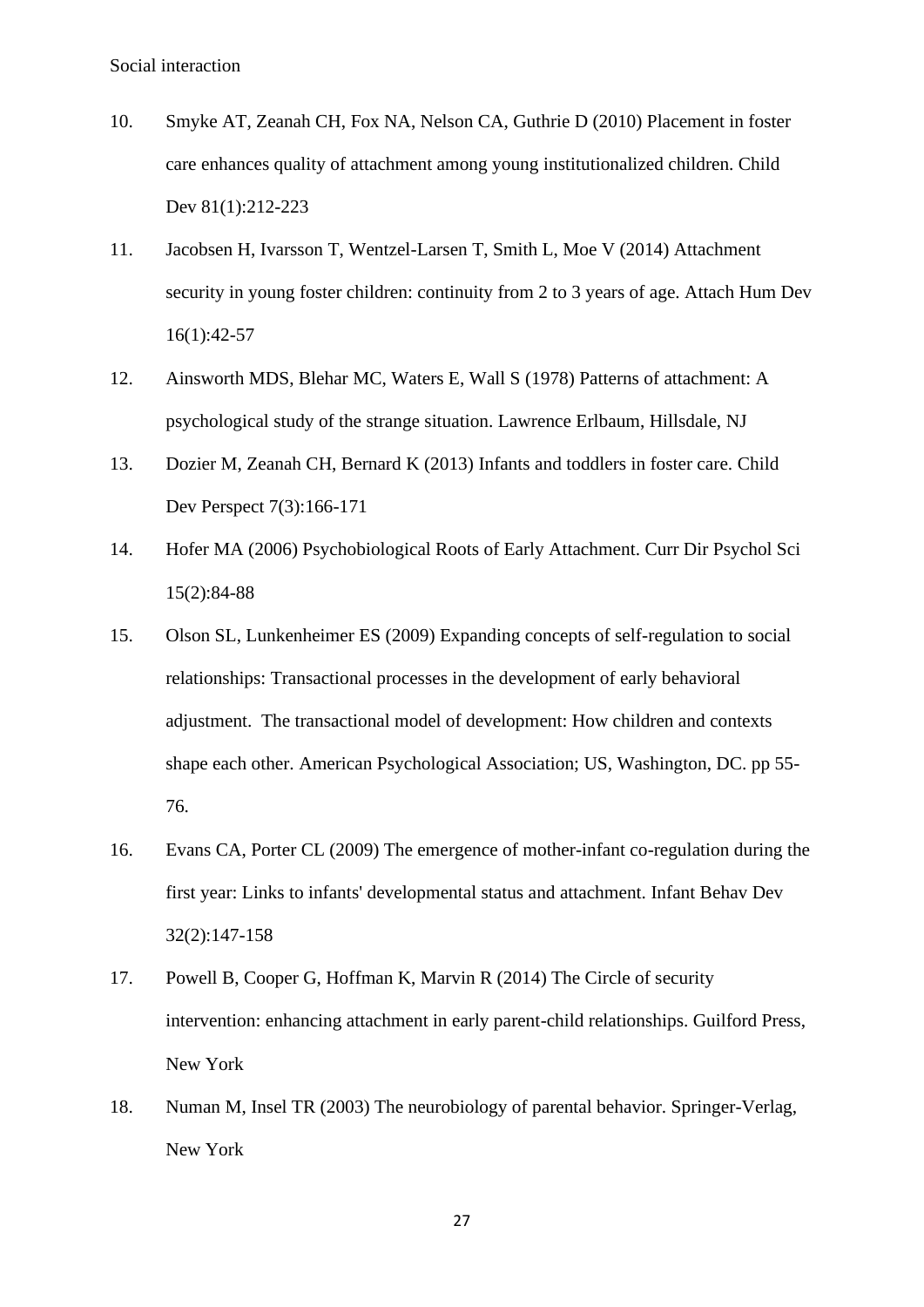- 19. Numan M (2012) Maternal behavior: Neural circuits, stimulus valence, and motivational processes. Parenting: Science and Practice 12(2-3):105-114
- 20. Stern DN (1985) The interpersonal world of the infant: a view from psychoanalysis and developmental psychology. Basic Books, New York
- 21. Dozier M (2005) Challenges of foster care. Attach Hum Dev 7(1):27-30
- 22. Chernoff R, Combs-Orme T, Risley-Curtiss C, Heisler A (1994) Assessing the health status of children entering foster care. Pediatrics 93(4):594-601
- 23. Bernard K, Meade E, Dozier M (2013) Parental synchrony and nurturance as targets in an attachment based intervention: Building upon Mary Ainsworth's insights about mother-infant interaction. Attach Hum Dev 15(5-6):507-523
- 24. Dozier M, Bick J (2007) Changing caregivers: Coping with early adversity. Psychiatr Ann 37(6):411-415
- 25. Blehar MC, Lieberman AF, Ainsworth MD (1977) Early face-to-face interaction and its relation to later infant-mother attachment. Child Dev 48(1):182-194
- 26. Harrist AW, Waugh RM (2002) Dyadic synchrony: Its structure and function in children's development. Dev Rev 22:555-592
- 27. Leclere C, Viaux S, Avril M, Achard C, Chetouani M, Missonnier S, et al. (2014) Why synchrony matters during mother-child interactions: a systematic review. PLoS One 9(12):e113571
- 28. Bowlby J (1988) A secure base: Parent-child attachment and healthy human development. Basic Books, New York, NY
- 29. Lawrence CR, Carlson EA, Egeland B (2006) The impact of foster care on development. Dev Psychopathol 18(1):57-76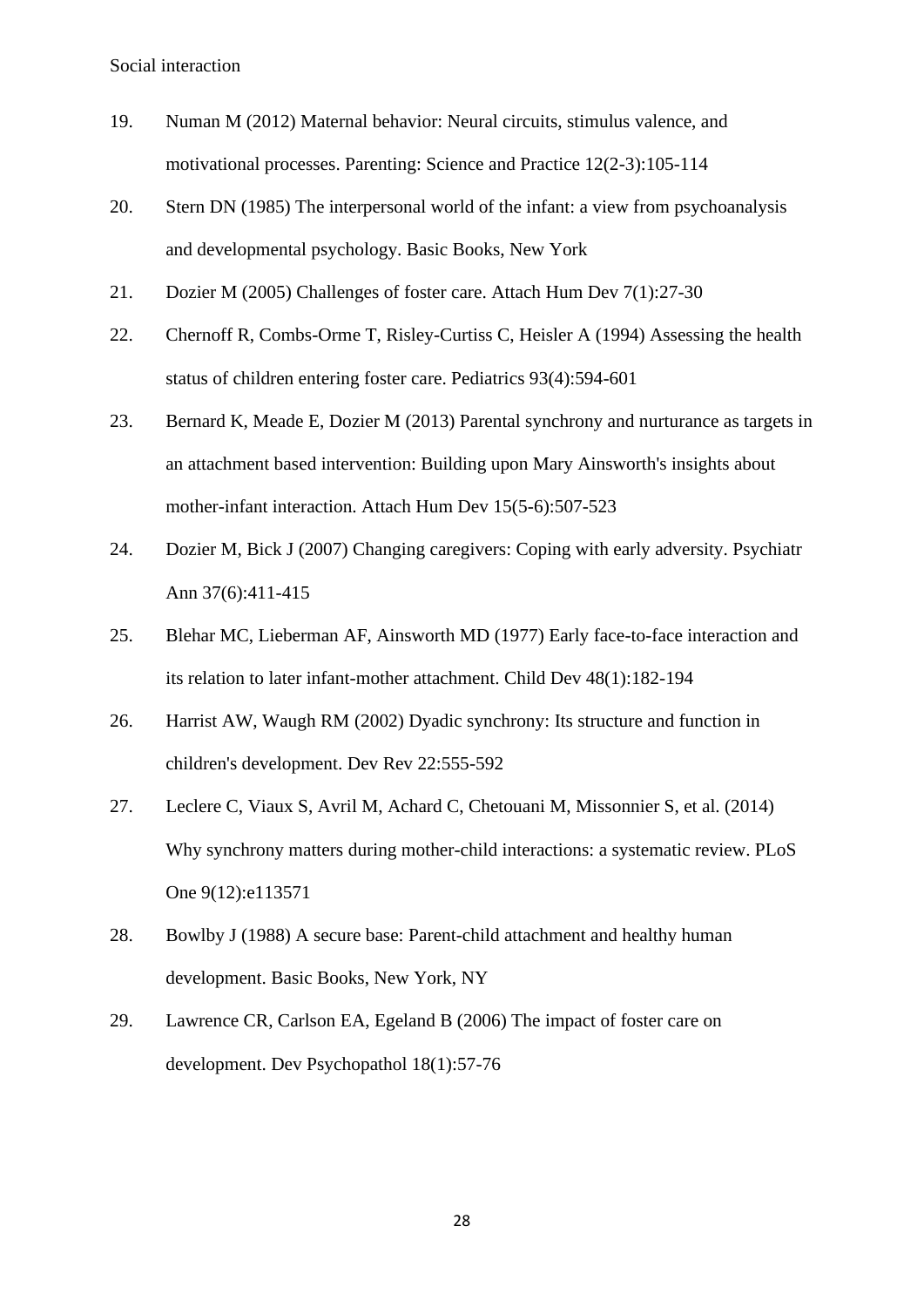- 30. Ford T, Vostanis P, Meltzer H, Goodman R (2007) Psychiatric disorder among British children looked after by local authorities: Comparison with children living in private households. The British Journal of Psychiatry 190(4):319-325
- 31. Dubois-Comtois K, Bernier A, Tarabulsy GM, Cyr C, St-Laurent D, Lanctôt A-S, et al. (2015) Behavior problems of children in foster care: Associations with foster mothers' representations, commitment, and the quality of mother–child interaction. Child Abuse Negl 48:119-130
- 32. Dozier M, Lindhiem O (2006) This is my child: Differences among foster parents in commitment to their young children. Child Maltreat 11(4):338-345
- 33. Bernard K, Dozier M (2011) This is my baby: Foster parents' feelings of commitment and displays of delight. Infant Ment Health J 32(2):251-262
- 34. Owen MT, Amos M, Bondurant L, Caughy M, Hazanizadeh N, Hurst J, et al. Qualitative ratings for parent-child interaction ages 2-4 years. Five point scales. 2011.
- 35. Caron EB, Bernard K, Dozier M (2016) In Vivo Feedback Predicts Parent Behavior Change in the Attachment and Biobehavioral Catch-up Intervention. J Clin Child Adolesc Psychol:1-12
- 36. Sameroff A (2009) The transactional model. In: Sameroff A, editor. The transactional model of development: How children and contexts shape each other. American Psychological Association, Washington, DC. pp 3-21.
- 37. Stovall K, Dozier M (2000) The development of attachment in new relationships: Single subject analyses for 10 foster infants. Dev Psychopathol 12(2):133-156
- 38. Stovall-McClough K, Dozier M (2004) Forming attachments in foster care: Infant attachment behaviors during the first 2 months of placement. Dev Psychopathol 16(2):253-271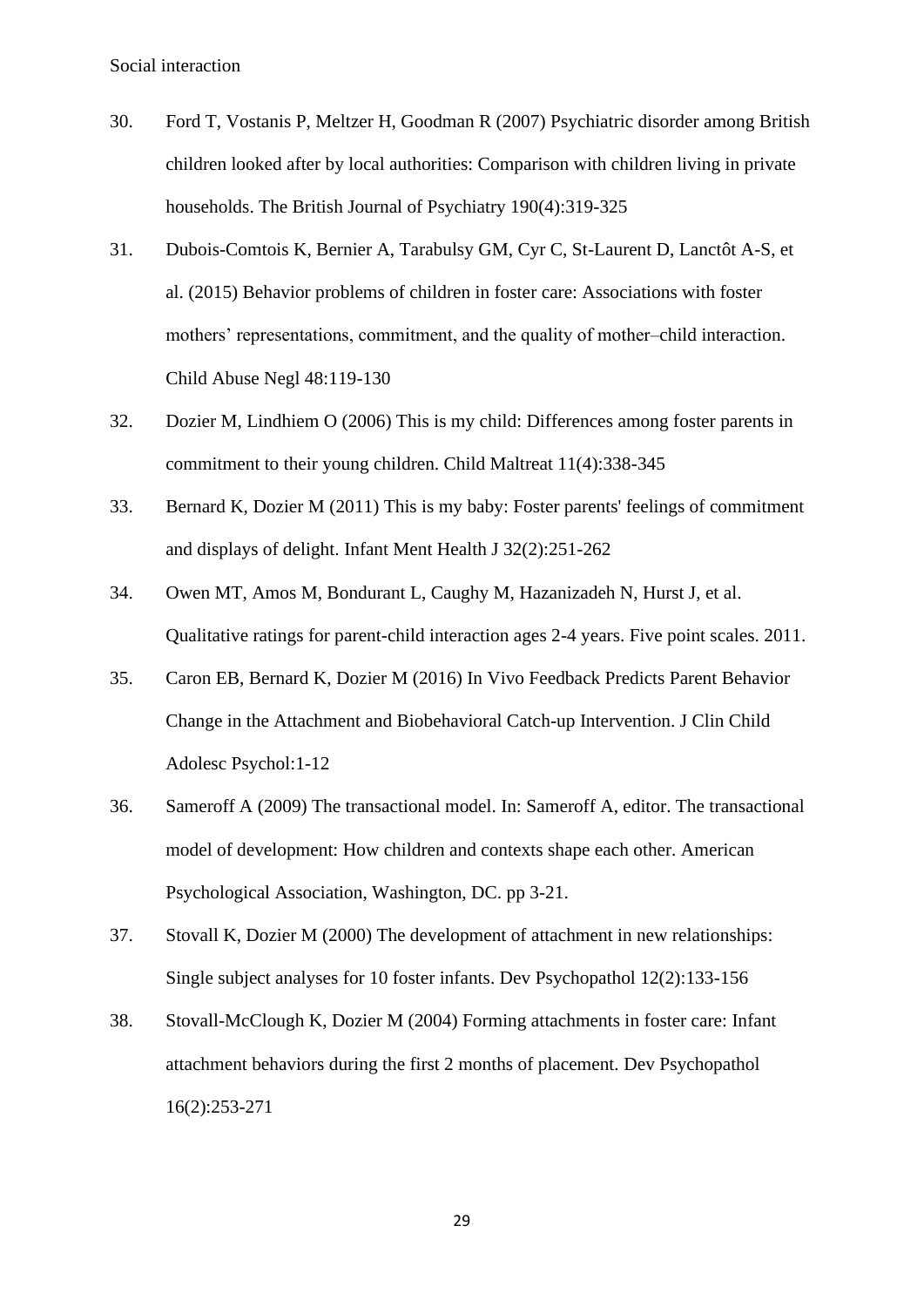- 39. Haus I (2005) PRIDE. Et utvelgelses- og opplæringsprogram for fosterforeldre [PRIDE. A selection and training programme for foster parents]. In: Schjelderup LE, Omre C, Marthinsen E, editors. Nye metoder i et moderne barnevern [New methods in a modern child welfare]. Fagbokforlaget, Bergen, Norway. pp 248-267.
- 40. Jacobsen H, Moe V, Ivarsson T, Wentzel-Larsen T, Smith L (2013) Cognitive development and social-emotional functioning in young foster children: A follow-up study from 2 to 3 years of age. Child Psychiatry Hum Dev 44(5):666-677
- 41. NICHD Early Child Care Research Network (1999) Child care and mother-child interaction in the first 3 years of life. Dev Psychol 35(6):1399-1413
- 42. Owen MT, Ware AM, Barfoot B (2005) Caregiver-Mother Partnership Behavior and the Quality of Caregiver-Child and Mother-Child Interactions. Child care and child development: Results from the NICHD study of early child care and youth development. Guilford Press; US, New York, NY. pp 224-230.
- 43. NICHD Early Child Care Research Network (1998) Early child care and self-control, compliance, and problem behavior at twenty-four and thirty-six months. Child Dev 69(4):1145-1170
- 44. Cicchetti DV (1994) Guidelines, criteria, and rules of thumb for evaluating normed and standardized assessment instruments in psychology. Psychol Assess 6(4):284-290
- 45. Bates BC, Dozier M. "This Is My Baby" coding manual. [Unpublished manuscript]. In press 1998.
- 46. Pinheiro JC, Bates DM (2000) Mixed-Effects Models in S and S-PLUS. Springer, New York, NY
- 47. Dozier M, Lindhiem O, Lewis E, Bick J, Bernard K, Peloso E (2009) Effects of a foster parent training program on young children's attachment behaviors: Preliminary evidence from a randomized clinical trial. Child Adolesc Social Work J 26(4):321-332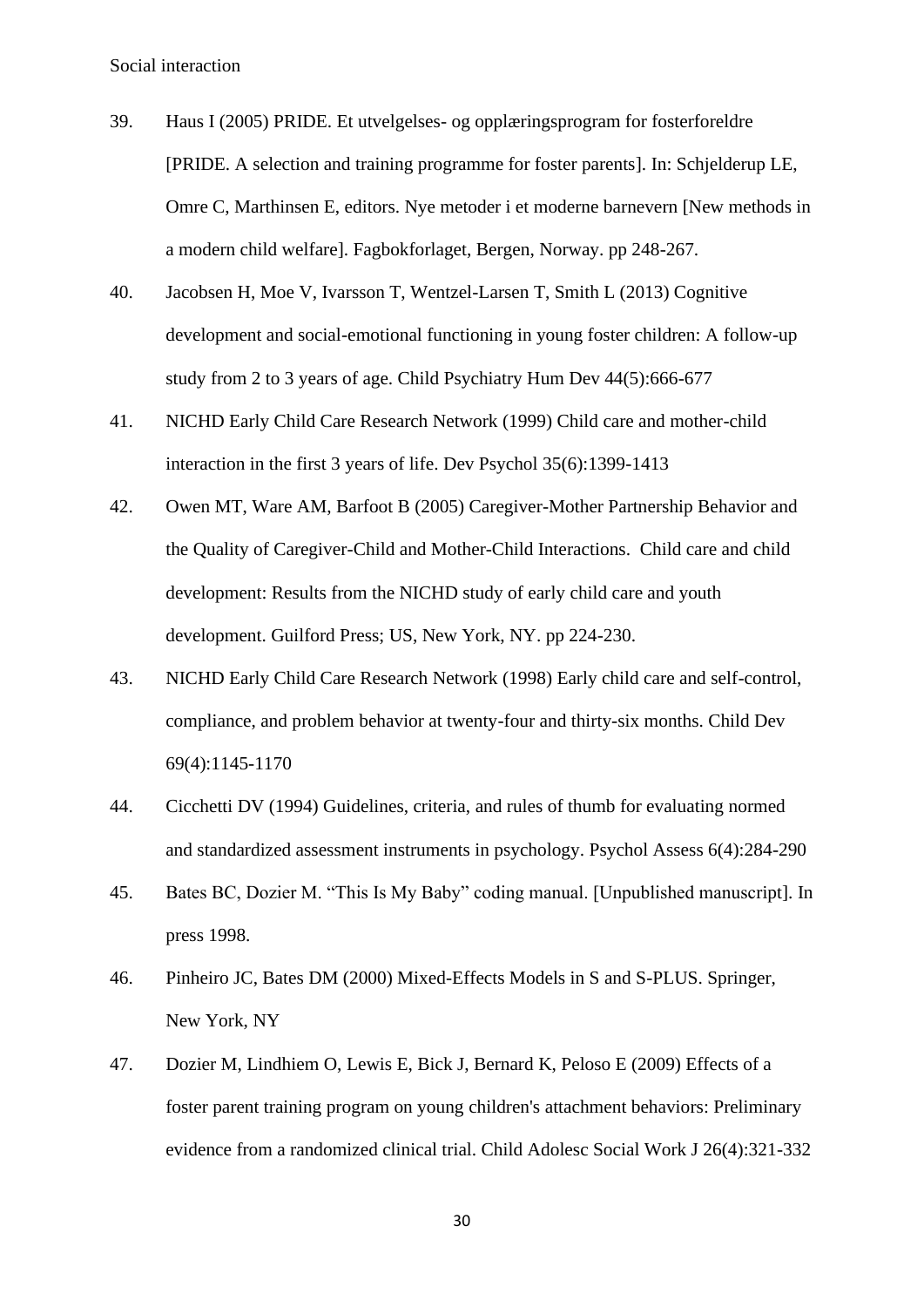- 48. Smyke AT, Zeanah CH, Fox NA, Nelson CA (2009) A new model of foster care for young children: The Bucharest Early Intervention Project. Child Adolesc Psychiatr Clin N Am 18(3):721-734
- 49. Holtan A, Ronning JA, Handegard BH, Sourander A (2005) A comparison of mental health problems in kinship and nonkinship foster care. Eur Child Adolesc Psychiatry 14(4):200-207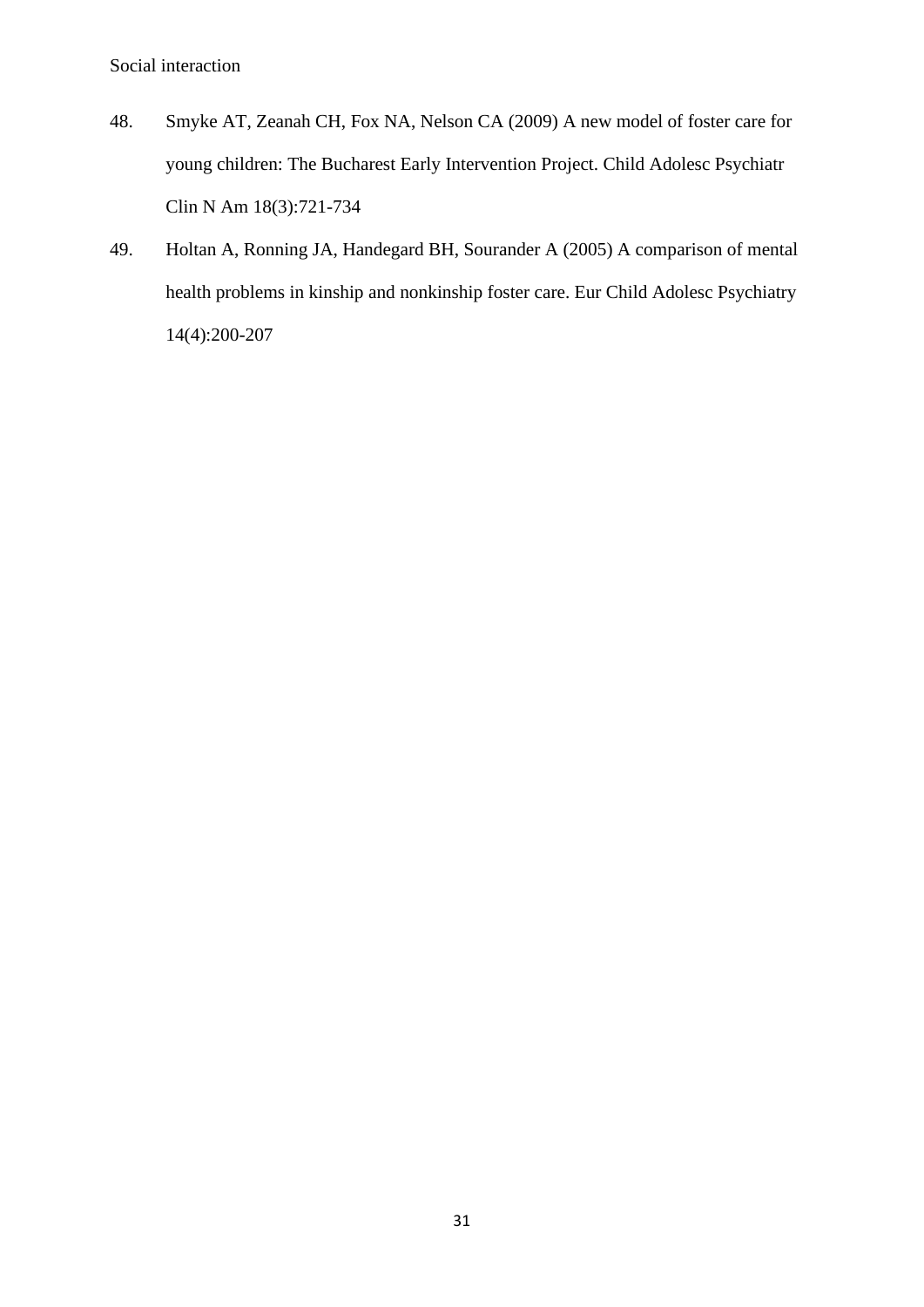|                             | Min            | <b>Max</b> | Mean | SD  |
|-----------------------------|----------------|------------|------|-----|
| Age at first                | .03            | 18.6       | 4.6  | 5.2 |
| placement (months)          |                |            |      |     |
| Age at final <sup>ii</sup>  | .07            | 21.7       | 8.2  | 5.8 |
| placement (months)          |                |            |      |     |
| Number of                   | $\mathbf{1}$   | $4^{i}$    | 1.8  | .07 |
| placements                  |                |            |      |     |
| Time in final foster        | $\overline{2}$ | 23         | 15.1 | 5.8 |
| home <sup>ii</sup> (months) |                |            |      |     |

# Table 1: Foster children's placement history (*n*=60)

<sup>i</sup>There might have been more than four, as the registration from the Child Protection Services is not always reliable.

ii Final foster home is the home where the foster children lived when they were part of the present study.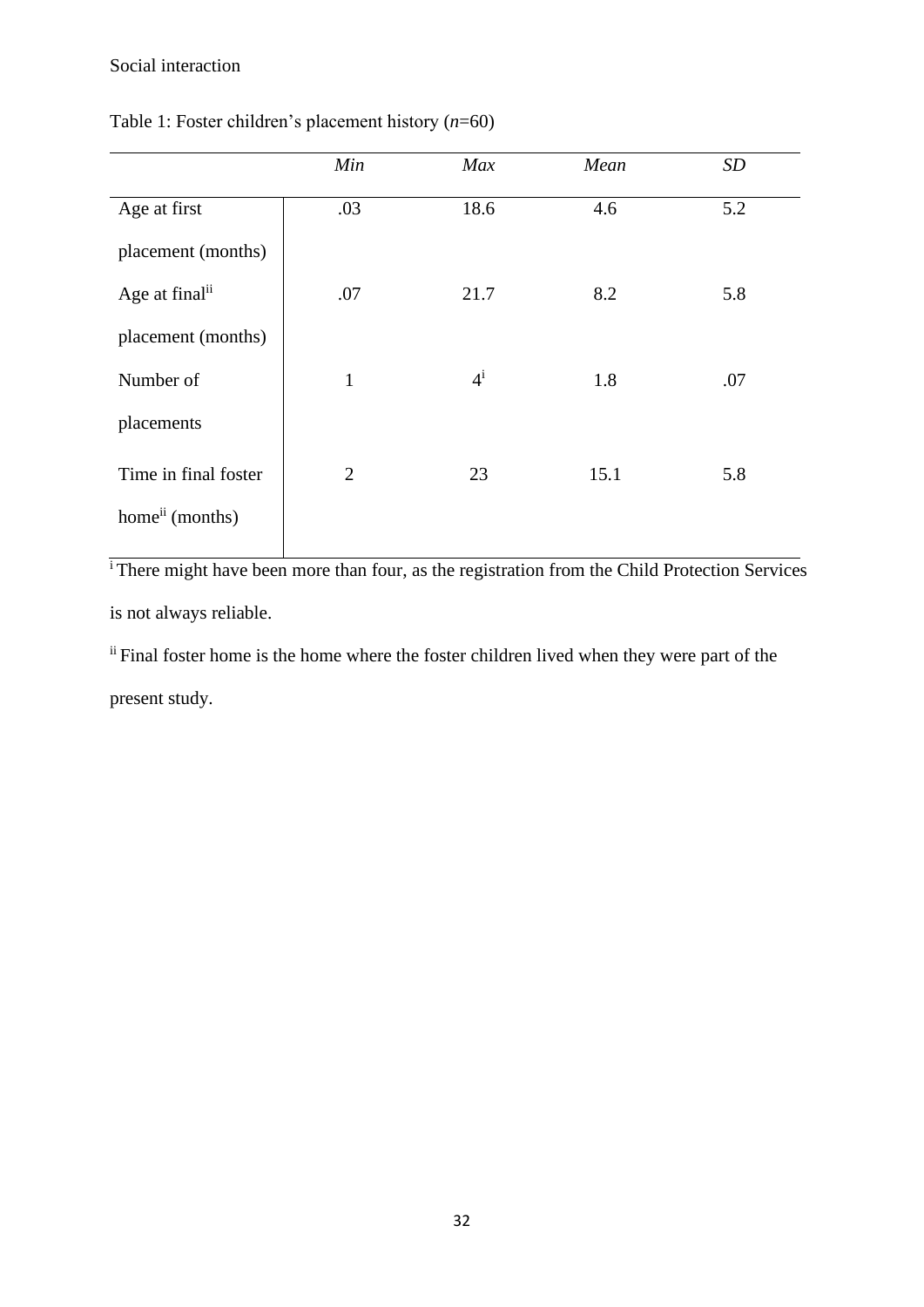Table 2: Quality of Parent–child interaction at 2 (T1) and 3 (T2) years of age – descriptive statistics

| <b>Three boxes</b>   | Foster group $(n=60)$ |           |     | Non-foster group $(n=42)$ |             |                   |     |            |
|----------------------|-----------------------|-----------|-----|---------------------------|-------------|-------------------|-----|------------|
| procedure            |                       |           |     |                           |             |                   |     |            |
| <b>T1</b>            | <b>Mean</b>           | <b>SD</b> | Min | <b>Max</b>                | <b>Mean</b> | <b>SD</b>         | Min | <b>Max</b> |
| Parental sensitivity | 3.5                   | .9        | 1.0 | 4.7                       | 4.1         | .6                | 2.7 | 5.0        |
| comp.                |                       |           |     |                           |             |                   |     |            |
| Child positive mood  | 2.5                   | .6        | 1.0 | 4.0                       | 3.2         | $\boldsymbol{.8}$ | 2.0 | 4.7        |
| Child negative mood  | 2.3                   | .9        | 1.0 | 4.0                       | 1.7         | .7                | 1.0 | 4.0        |
| Quality of           | 3.2                   | 1.0       | 1.0 | 5.0                       | 4.0         | .8                | 2.0 | 5.0        |
| relationship         |                       |           |     |                           |             |                   |     |            |

|                      | Foster group $(n=55)$ |                   |     | Non-foster group $(n=40)$ |             |           |     |            |
|----------------------|-----------------------|-------------------|-----|---------------------------|-------------|-----------|-----|------------|
| T <sub>2</sub>       | <b>Mean</b>           | <b>SD</b>         | Min | Max                       | <b>Mean</b> | <b>SD</b> | Min | <b>Max</b> |
| Parental sensitivity | 3.8                   | .6                | 2.0 | 5.0                       | 4.1         | $.5\,$    | 2.7 | 5.0        |
| comp.                |                       |                   |     |                           |             |           |     |            |
| Child positive mood  | 3.2                   | $\cdot$ 8         | 2.0 | 5.0                       | 3.4         | .8        | 2.0 | 5.0        |
| Child negative mood  | 1.6                   | $\boldsymbol{.8}$ | 1.0 | 4.0                       | 1.6         | .7        | 1.0 | 3.0        |
| Quality of           | 3.6                   | .7                | 2.0 | 5.0                       | 3.9         | .5        | 3.0 | 5.0        |
| relationship         |                       |                   |     |                           |             |           |     |            |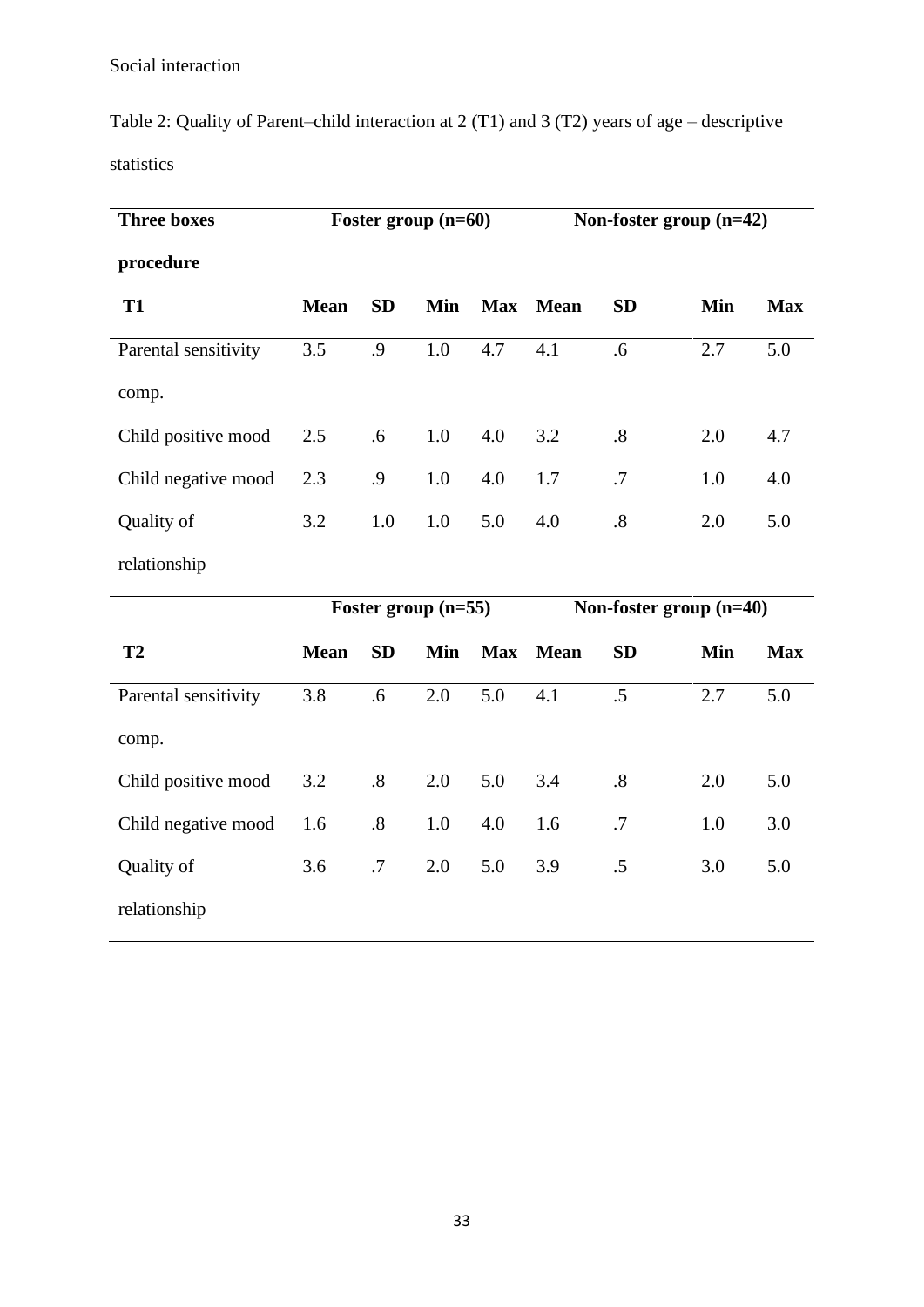| <b>Parental sensitivity</b>  | Coef.  | $(95\% \text{ CI})$ | $t$ (df)    | <i>p</i> -value |  |
|------------------------------|--------|---------------------|-------------|-----------------|--|
| Group by time                |        |                     | 2.43(93)    | .017            |  |
| Group $(24 \text{ month})^a$ | .47    | (.18, .76)          | 3.21(96)    | .002            |  |
| Group $(36 \text{ month})^b$ | .11    | $(-.18, .41)$       | 0.76(96)    | .449            |  |
| Time $(foster)^c$            | .34    | (.15, .53)          | 3.60(93)    | < .001          |  |
| Time $\rm (comp)^d$          | $-.02$ | $(-.24, .21)$       | $-0.13(93)$ | .893            |  |

Table 3: Parental sensitivity within and between group at T1 and T2

<sup>a</sup>Non-foster minus foster group at 24 months

 $<sup>b</sup>$  Non-foster minus foster group at 36 months</sup>

 $\textdegree$  Time 36 month minus 24 month, foster group

 $d$  Time 36 month minus 24 month, comparison group

<sup>i</sup> Controlled for child sex and main participant education